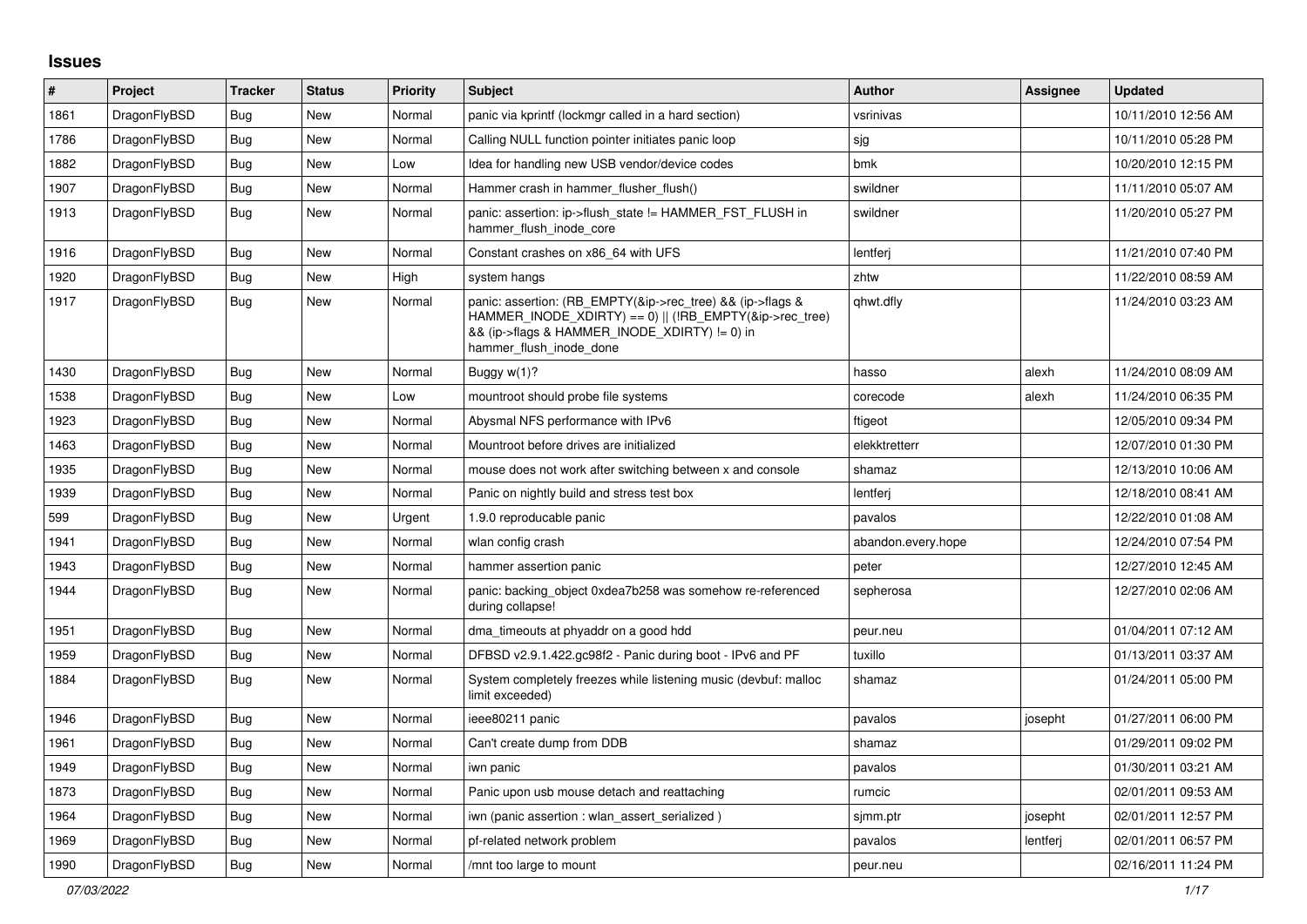| $\sharp$ | Project      | <b>Tracker</b> | <b>Status</b> | <b>Priority</b> | Subject                                                                                       | <b>Author</b>     | Assignee  | <b>Updated</b>      |
|----------|--------------|----------------|---------------|-----------------|-----------------------------------------------------------------------------------------------|-------------------|-----------|---------------------|
| 2020     | DragonFlyBSD | <b>Bug</b>     | New           | Low             | Port brcm80211 driver from Linux to DragonFly BSD                                             | studer            |           | 03/05/2011 10:54 PM |
| 2008     | DragonFlyBSD | Bug            | New           | Normal          | lwkt_setcpu_remote: td->td_flags 00800621 console flood                                       | pavalos           |           | 03/06/2011 09:37 PM |
| 2004     | DragonFlyBSD | <b>Bug</b>     | New           | Normal          | LWKT WAIT IPIQ panic                                                                          | steve             |           | 03/08/2011 05:46 PM |
| 1984     | DragonFlyBSD | Bug            | New           | Normal          | hammer mount fails after crash - HAMMER: FIFO record bad head<br>signature                    | thomas.nikolajsen |           | 03/08/2011 06:57 PM |
| 2048     | DragonFlyBSD | Bug            | New           | Normal          | panic: ffs_sync: rofs mod                                                                     | pavalos           |           | 04/12/2011 05:45 AM |
| 2037     | DragonFlyBSD | <b>Bug</b>     | Feedback      | Normal          | Panic Bad link elm while building packages                                                    | ftigeot           | dillon    | 04/21/2011 07:20 AM |
| 2051     | DragonFlyBSD | <b>Bug</b>     | New           | Normal          | No ipv6 lan route entry created on 2.10                                                       | ftigeot           |           | 04/21/2011 10:37 AM |
| 2055     | DragonFlyBSD | <b>Bug</b>     | New           | Normal          | $ssh + IPV6 + bridge \Rightarrow$ connection freezes                                          | steve             |           | 04/24/2011 07:13 PM |
| 2052     | DragonFlyBSD | Bug            | <b>New</b>    | Normal          | Kernel panic: CPU APIC ID out of range                                                        | Anonymous         |           | 05/02/2011 11:06 AM |
| 1874     | DragonFlyBSD | <b>Bug</b>     | New           | Normal          | mpd listening on all IPs, accepting only on one                                               | rumcic            |           | 05/08/2011 01:01 PM |
| 2075     | DragonFlyBSD | <b>Bug</b>     | New           | Normal          | pflogd on x86_64                                                                              | fanch             |           | 05/16/2011 04:04 PM |
| 2072     | DragonFlyBSD | <b>Bug</b>     | New           | Normal          | Fatal trap 12: stopped at lwkt send ipig3                                                     | rumcic            |           | 05/17/2011 04:12 AM |
| 2077     | DragonFlyBSD | <b>Bug</b>     | <b>New</b>    | Normal          | USB devices conflicting                                                                       | srussell          |           | 05/17/2011 05:12 PM |
| 2078     | DragonFlyBSD | <b>Bug</b>     | New           | Normal          | DFBSD i386 v2.11.0.201.g3ed2f - Panic during installworld into a<br>vn0 device                | tuxillo           |           | 05/19/2011 07:50 PM |
| 2082     | DragonFlyBSD | Bug            | New           | Normal          | dfbsd 2.10.1 amd64 - mc port build error with 'bmake bin-install'                             | sun-doctor        |           | 05/25/2011 07:18 PM |
| 2080     | DragonFlyBSD | Bug            | New           | Normal          | panic: lockmgr thrd_sleep: called from interrupt, ipi, or hard code<br>section                | rumcic            |           | 05/30/2011 05:06 PM |
| 2085     | DragonFlyBSD | Bug            | New           | Normal          | panic: assertion: (m->flags & PG_MAPPED) == $0$ in<br>vm_page_free_toq                        | vsrinivas         |           | 06/10/2011 07:48 AM |
| 2071     | DragonFlyBSD | Bug            | New           | High            | Panic on assertion: $(int)(flag->seq - seq) > 0$ in hammer flusher flush<br>after inode error | vsrinivas         |           | 06/12/2011 07:59 AM |
| 2094     | DragonFlyBSD | <b>Bug</b>     | New           | Normal          | Segfault when gdb printing backtrace from core dump                                           | greenrd           |           | 06/25/2011 04:14 PM |
| 2095     | DragonFlyBSD | <b>Bug</b>     | New           | Low             | Running installer post-install: Unsupported DFUI transport "                                  | greenrd           |           | 06/26/2011 09:20 AM |
| 1867     | DragonFlyBSD | Bug            | <b>New</b>    | Normal          | it(4) motherboard and fan problems                                                            | tuxillo           |           | 07/08/2011 10:48 AM |
| 2099     | DragonFlyBSD | Bug            | New           | Normal          | page fault panic in vm system                                                                 | pavalos           |           | 07/10/2011 08:51 AM |
| 2100     | DragonFlyBSD | <b>Bug</b>     | Feedback      | Normal          | devfs related panic                                                                           | sepherosa         | alexh     | 07/10/2011 02:29 PM |
| 2104     | DragonFlyBSD | <b>Bug</b>     | New           | Normal          | network configuration seg. fault on install CD                                                | navratil          |           | 07/26/2011 07:55 AM |
| 2107     | DragonFlyBSD | <b>Bug</b>     | New           | Normal          | 2.10.1 sata dvd drive issue                                                                   | ausppc            |           | 07/31/2011 08:41 PM |
| 1532     | DragonFlyBSD | <b>Bug</b>     | New           | Low             | jemalloc doesn't work on DragonFly                                                            | hasso             | sjg       | 08/02/2011 01:14 AM |
| 2113     | DragonFlyBSD | <b>Bug</b>     | New           | Normal          | nmalloc threaded program fork leak                                                            | vsrinivas         | vsrinivas | 08/11/2011 07:25 PM |
| 2117     | DragonFlyBSD | <b>Bug</b>     | New           | High            | ACPI and/or bce(4) problem with 2.11.0.673.g0d557 on HP DL380<br>G6                           | pauska            |           | 08/22/2011 10:15 AM |
| 2115     | DragonFlyBSD | <b>Bug</b>     | New           | Normal          | [msk] system freeze after receive some paquet                                                 | bsdsx             |           | 08/22/2011 10:22 AM |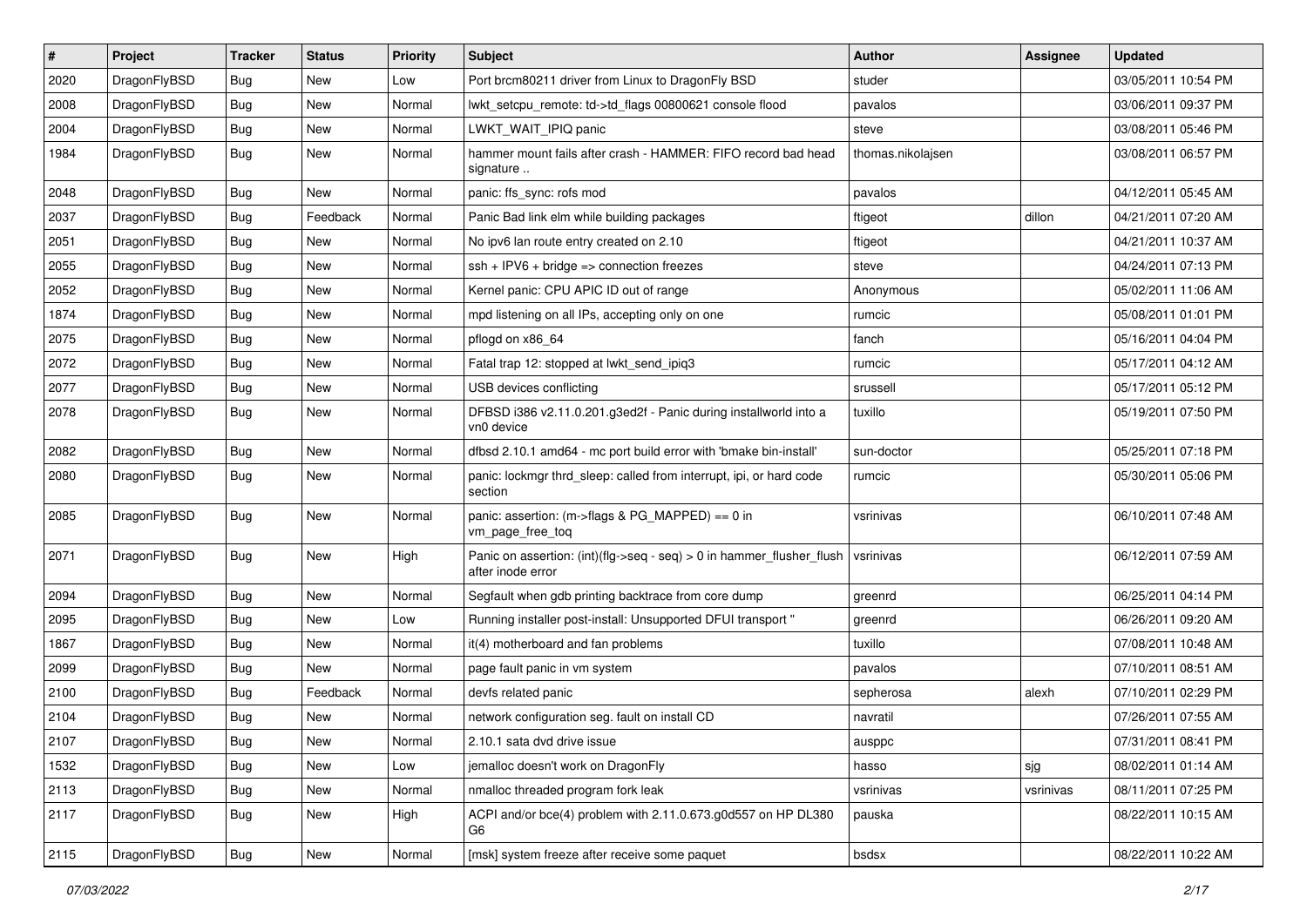| $\vert$ # | <b>Project</b> | <b>Tracker</b> | <b>Status</b> | <b>Priority</b> | <b>Subject</b>                                                                                             | <b>Author</b> | <b>Assignee</b> | <b>Updated</b>      |
|-----------|----------------|----------------|---------------|-----------------|------------------------------------------------------------------------------------------------------------|---------------|-----------------|---------------------|
| 2123      | DragonFlyBSD   | Bug            | <b>New</b>    | Normal          | hammer is losing files                                                                                     | schmir        |                 | 08/30/2011 07:56 PM |
| 2125      | DragonFlyBSD   | Bug            | <b>New</b>    | Normal          | Weird garbage in dmesg                                                                                     | herrgard      |                 | 08/30/2011 08:04 PM |
| 2124      | DragonFlyBSD   | Bug            | New           | Normal          | getty repeating too quickly on port /dev/ttyv0                                                             | sgeorge.ml    |                 | 09/01/2011 04:28 AM |
| 2129      | DragonFlyBSD   | Bug            | New           | Normal          | DFBSD v2.11.0.661.gf9438 i386 - panic: lockmgr thrd sleep                                                  | tuxillo       |                 | 09/05/2011 09:49 AM |
| 2138      | DragonFlyBSD   | Bug            | New           | Normal          | > 100% CPU usage                                                                                           | robin.carey1  |                 | 09/26/2011 12:20 PM |
| 2140      | DragonFlyBSD   | <b>Bug</b>     | <b>New</b>    | High            | hammer io delallocate panic with 'duplicate entry' message                                                 | ttw           |                 | 10/07/2011 12:22 PM |
| 2153      | DragonFlyBSD   | Bug            | <b>New</b>    | Normal          | Too many unuseful warnings at boot                                                                         | juanfra684    |                 | 10/18/2011 10:16 PM |
| 2154      | DragonFlyBSD   | Bug            | New           | Normal          | vkernel copyout() doesn't return EFAULT on error                                                           | vsrinivas     |                 | 10/20/2011 03:53 AM |
| 2158      | DragonFlyBSD   | Bug            | <b>New</b>    | Normal          | iwn panics with assertion on boot.                                                                         | eocallaghan   |                 | 10/24/2011 04:13 PM |
| 2164      | DragonFlyBSD   | <b>Bug</b>     | <b>New</b>    | Normal          | panic on reboot from usb.                                                                                  | eocallaghan   |                 | 10/27/2011 09:29 AM |
| 2161      | DragonFlyBSD   | Bug            | <b>New</b>    | Normal          | Outdated xorg.conf file gets installed into etc and screws up mouse                                        | eocallaghan   |                 | 10/27/2011 01:51 PM |
| 2166      | DragonFlyBSD   | Bug            | <b>New</b>    | Normal          | DFBSD v2.13.0.109.g05b9d - Strange lockups                                                                 | tuxillo       |                 | 10/29/2011 11:20 AM |
| 2045      | DragonFlyBSD   | <b>Bug</b>     | <b>New</b>    | Normal          | ral(4): Fatal trap 12: page fault while in kernel mode (two panics)                                        | herrgard      |                 | 11/03/2011 05:34 PM |
| 2171      | DragonFlyBSD   | <b>Bug</b>     | <b>New</b>    | Normal          | DFBSD v2.13.0.151.gdc8442 - panic: assertion "(*ptep &<br>(PG MANAGED PG V)) == PG V"                      | tuxillo       |                 | 11/04/2011 05:06 PM |
| 2098      | DragonFlyBSD   | Submit         | New           | Normal          | [PATCH] correct ath man page example<br>(/usr/src/share/man/man4/ath.4)                                    | nobody        |                 | 11/15/2011 12:27 AM |
| 2199      | DragonFlyBSD   | <b>Bug</b>     | <b>New</b>    | Normal          | screen segfaults if utmpx isn't present                                                                    | pavalos       |                 | 11/15/2011 10:52 PM |
| 2210      | DragonFlyBSD   | Bug            | <b>New</b>    | Normal          | Bugtracker cannot assign default project for new users                                                     | ahuete.devel  |                 | 11/17/2011 11:30 AM |
| 2224      | DragonFlyBSD   | Bug            | New           | Normal          | v2.13.0.291.gaa7ec - Panic on fq while installing world                                                    | tuxillo       |                 | 11/18/2011 01:40 AM |
| 2245      | DragonFlyBSD   | <b>Bug</b>     | New           | Normal          | panic: assertion "ref < &td->td_toks_end" failed in lwkt_gettoken at<br>/usr/src/sys/kern/lwkt_token.c:588 | juanfra684    |                 | 11/22/2011 07:41 PM |
| 2248      | DragonFlyBSD   | <b>Bug</b>     | <b>New</b>    | Normal          | sysctl panic                                                                                               | pavalos       |                 | 11/23/2011 06:23 PM |
| 2167      | DragonFlyBSD   | Bug            | <b>New</b>    | Normal          | shutdown/reboot fails after uptime msg                                                                     | marino        |                 | 11/28/2011 03:01 AM |
| 2092      | DragonFlyBSD   | Bug            | New           | Normal          | Panic: Bad link elm 0x next->prev != elm                                                                   | masterblaster | dillon          | 12/04/2011 12:49 PM |
| 2254      | DragonFlyBSD   | <b>Bug</b>     | New           | Normal          | panic: assertion "ref < &td->td toks end" failed in lwkt gettoken at<br>/usr/src/sys/kern/lwkt token.c:588 | eocallaghan   |                 | 12/05/2011 10:21 PM |
| 2252      | DragonFlyBSD   | <b>Bug</b>     | <b>New</b>    | Low             | snd hda not useable if loaded via /boot/loader.conf                                                        | xbit          | swildner        | 12/14/2011 12:23 AM |
| 2265      | DragonFlyBSD   | <b>Bug</b>     | <b>New</b>    | Normal          | mbsrtowcs does not properly handle invalid mbstate t in ps                                                 | c.turner1     | swildner        | 01/10/2012 07:56 PM |
| 2282      | DragonFlyBSD   | Bug            | In Progress   | Normal          | gdb segfaults with certain corefiles                                                                       | tuxillo       |                 | 01/18/2012 04:40 PM |
| 2141      | DragonFlyBSD   | <b>Bug</b>     | <b>New</b>    | Urgent          | loader and/or documentation broken                                                                         | sjg           |                 | 01/20/2012 10:51 AM |
| 341       | DragonFlyBSD   | Bug            | <b>New</b>    | Normal          | Vinum erroneously repors devices as busy                                                                   | corecode      | swildner        | 01/21/2012 04:50 AM |
| 2283      | DragonFlyBSD   | <b>Bug</b>     | <b>New</b>    | Normal          | DFBSD DragonFly v2.13.0.957.g4f459 - pmap_release: page<br>should already be gone 0xc27120bc               | tuxillo       |                 | 01/23/2012 03:03 AM |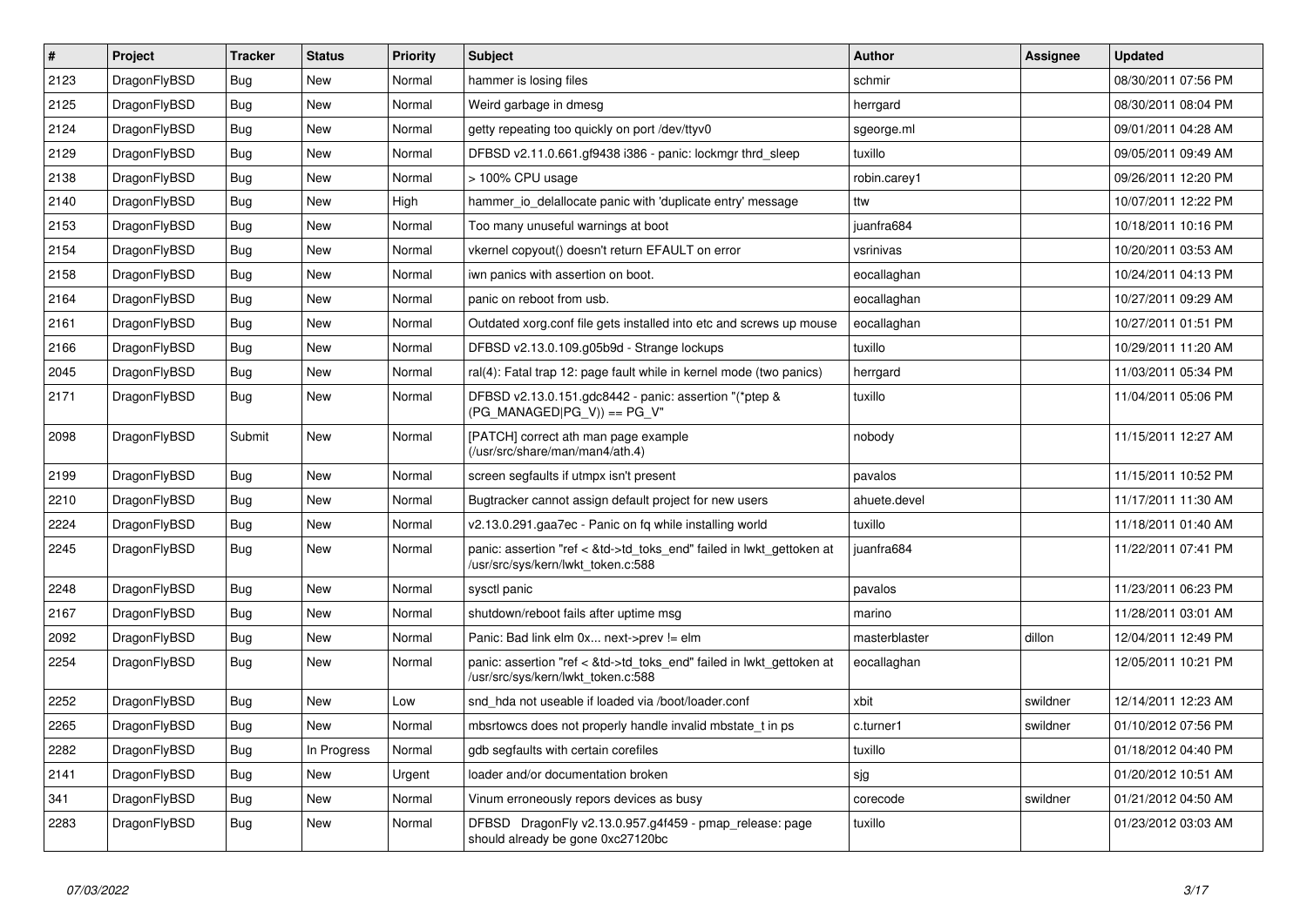| $\sharp$ | Project      | <b>Tracker</b> | <b>Status</b> | <b>Priority</b> | Subject                                                                           | Author            | Assignee | <b>Updated</b>      |
|----------|--------------|----------------|---------------|-----------------|-----------------------------------------------------------------------------------|-------------------|----------|---------------------|
| 2292     | DragonFlyBSD | Bug            | <b>New</b>    | Normal          | re interface with jumbo frames (mtu larger than 1500) hangs after<br>some traffic | Anonymous         |          | 01/31/2012 12:11 AM |
| 2306     | DragonFlyBSD | Bug            | <b>New</b>    | Normal          | a crash starts the kernel debugger in text mode, but just reboots in X            | phma              |          | 02/11/2012 08:02 PM |
| 2308     | DragonFlyBSD | <b>Bug</b>     | New           | Normal          | System freeze when unloading snd_hda                                              | jaydg             |          | 02/19/2012 07:15 AM |
| 2297     | DragonFlyBSD | <b>Bug</b>     | <b>New</b>    | Normal          | strange NFS (client) error messages / problems                                    | Anonymous         |          | 02/19/2012 02:59 PM |
| 2311     | DragonFlyBSD | <b>Bug</b>     | New           | Normal          | Xorg crash having something to do with drm                                        | phma              |          | 02/22/2012 09:59 AM |
| 2319     | DragonFlyBSD | <b>Bug</b>     | <b>New</b>    | Normal          | crypt/passwd forward compat                                                       | c.turner1         |          | 02/28/2012 12:39 PM |
| 2081     | DragonFlyBSD | Bug            | Feedback      | Normal          | Panic on device "detach" / "failure"                                              | vsrinivas         |          | 02/29/2012 07:11 AM |
| 1860     | DragonFlyBSD | <b>Bug</b>     | Feedback      | Normal          | Panic while creating UFS fs on vn(4) for initrd                                   | matthias          |          | 02/29/2012 07:16 AM |
| 1669     | DragonFlyBSD | <b>Bug</b>     | In Progress   | Normal          | Drive wont open using button                                                      | elekktretterr     |          | 02/29/2012 12:05 PM |
| 2324     | DragonFlyBSD | <b>Bug</b>     | New           | Normal          | natacotrol support > 2TB not working even after the ftigeot patch                 | zenny             |          | 03/03/2012 01:00 AM |
| 2331     | DragonFlyBSD | Bug            | New           | Normal          | reading mouse mode from unopen file descriptor hangs mouse<br>driver              | phma              |          | 03/14/2012 09:43 AM |
| 2090     | DragonFlyBSD | <b>Bug</b>     | Feedback      | Normal          | snd_hda does not support headphone automute                                       | justin            |          | 03/29/2012 08:03 PM |
| 2345     | DragonFlyBSD | <b>Bug</b>     | In Progress   | Normal          | DFBSD v3.1.0.457.gd679f - NFS panic on diskless station                           | tuxillo           |          | 04/07/2012 05:22 PM |
| 2351     | DragonFlyBSD | Bug            | In Progress   | Normal          | DFBSD v3.1.0.579.g44ccf - Stuck during startup, random freezes                    | tuxillo           |          | 04/24/2012 08:21 AM |
| 2316     | DragonFlyBSD | Bug            | New           | Normal          | Ungraceful invalid password handling for adding a new user in the<br>installer    | rune              |          | 04/27/2012 11:23 PM |
| 2061     | DragonFlyBSD | Bug            | <b>New</b>    | Normal          | USB keyboard boot panic                                                           | sjg               |          | 05/04/2012 12:20 AM |
| 2371     | DragonFlyBSD | Bug            | <b>New</b>    | Normal          | Timezone problem with America/Sao_Paulo                                           | raitech           |          | 05/17/2012 01:42 PM |
| 2387     | DragonFlyBSD | <b>Bug</b>     | New           | Normal          | hammer ignores -t during dedup                                                    | phma              |          | 06/17/2012 12:30 PM |
| 2389     | DragonFlyBSD | <b>Bug</b>     | <b>New</b>    | Normal          | computer crashed while listing processes                                          | phma              |          | 06/18/2012 02:49 PM |
| 2084     | DragonFlyBSD | <b>Bug</b>     | New           | Normal          | DFBSD v2.11.0.242.g4d317 - panic: zone: entry not free                            | tuxillo           |          | 07/03/2012 01:23 AM |
| 2347     | DragonFlyBSD | Bug            | Feedback      | High            | Hammer PFSes destroy does not give back full space allocated to<br><b>PFS</b>     | sgeorge           |          | 07/19/2012 01:11 AM |
| 2369     | DragonFlyBSD | Bug            | <b>New</b>    | Normal          | panic: Bad link elm 0xffffffe07edf6068 next->prev != elm                          | jaydg             |          | 08/15/2012 03:04 AM |
| 2403     | DragonFlyBSD | <b>Bug</b>     | New           | Low             | newfs -E doesn't handle /dev/serno device names properly                          | ftigeot           |          | 08/17/2012 05:07 AM |
| 1714     | DragonFlyBSD | <b>Bug</b>     | <b>New</b>    | Low             | hwpmc                                                                             | alexh             | swildner | 08/18/2012 02:03 PM |
| 2412     | DragonFlyBSD | <b>Bug</b>     | <b>New</b>    | Normal          | wlan0 fails to get address via dhclient                                           | nonsolosoft       |          | 08/30/2012 05:55 AM |
| 2296     | DragonFlyBSD | <b>Bug</b>     | In Progress   | High            | panic: assertion "m->wire_count > 0" failed                                       | thomas.nikolajsen |          | 08/30/2012 06:09 AM |
| 2182     | DragonFlyBSD | <b>Bug</b>     | New           | Normal          | if_msk PHY FIFO underrun/overflow                                                 | nonsolosoft       |          | 09/03/2012 06:39 AM |
| 2423     | DragonFlyBSD | <b>Bug</b>     | New           | Urgent          | After multiple panics/locks, hitting KKASSERT in<br>hammer_init_cursor            | rumcic            |          | 09/18/2012 02:28 AM |
| 2421     | DragonFlyBSD | <b>Bug</b>     | New           | High            | Kernel panic: vm_fault: page 0xc0f70000 not busy!                                 | lentferj          |          | 10/03/2012 08:16 AM |
| 2430     | DragonFlyBSD | <b>Bug</b>     | New           | Normal          | Alternate Password Hash method                                                    | robin.carey1      |          | 10/07/2012 06:28 AM |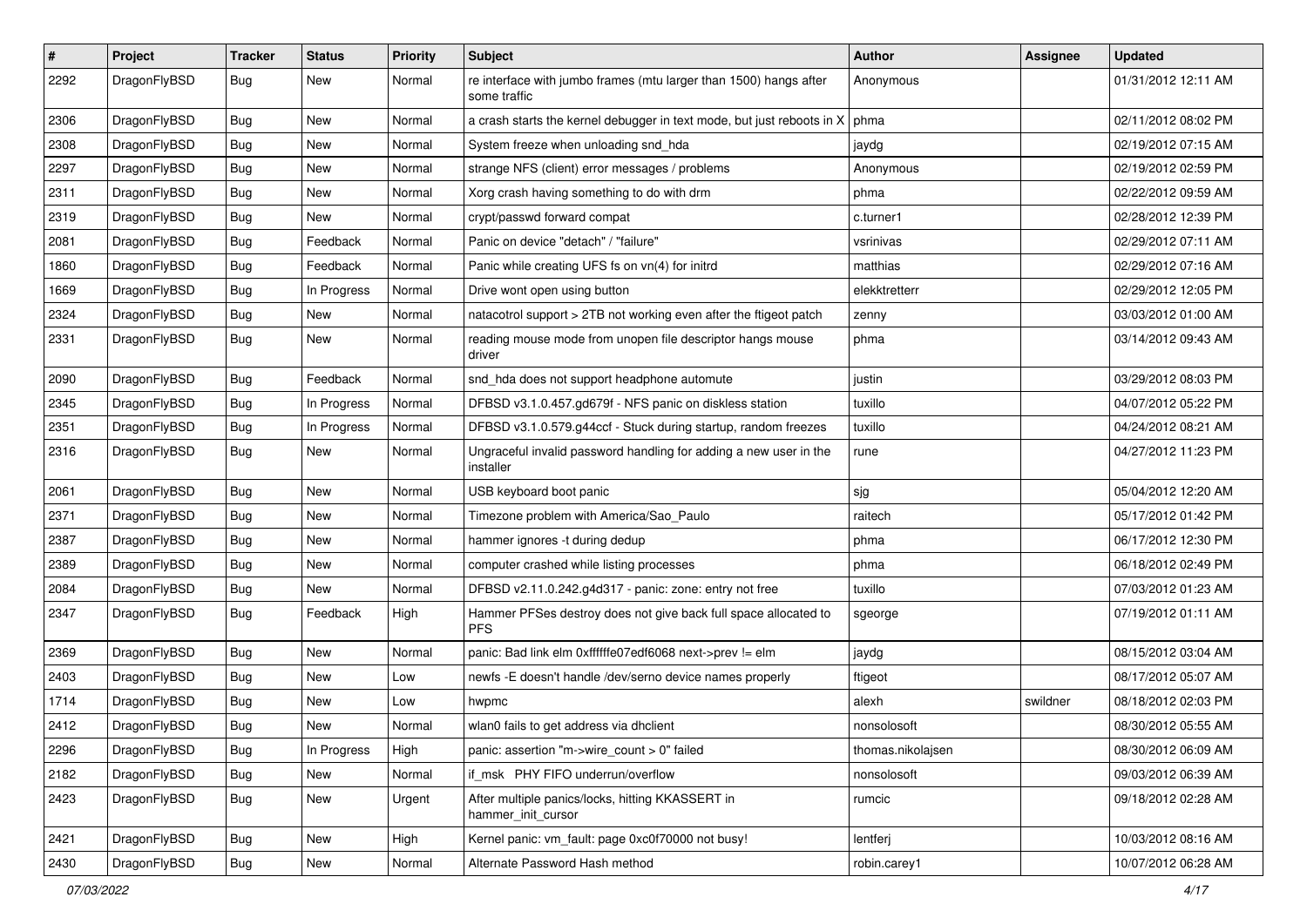| $\vert$ # | Project      | <b>Tracker</b> | <b>Status</b> | <b>Priority</b> | Subject                                                                                                                      | <b>Author</b>     | Assignee  | <b>Updated</b>      |
|-----------|--------------|----------------|---------------|-----------------|------------------------------------------------------------------------------------------------------------------------------|-------------------|-----------|---------------------|
| 1525      | DragonFlyBSD | <b>Bug</b>     | New           | Normal          | boehm-gc problems                                                                                                            | hasso             |           | 10/13/2012 07:13 PM |
| 2434      | DragonFlyBSD | <b>Bug</b>     | New           | Normal          | BTX Halted - Boot fails on USB/GUI                                                                                           | lucmv             |           | 10/17/2012 08:12 PM |
| 2444      | DragonFlyBSD | <b>Bug</b>     | New           | Normal          | Crash during Hammer overnight cleanup                                                                                        | justin            |           | 11/04/2012 07:58 AM |
| 2453      | DragonFlyBSD | <b>Bug</b>     | New           | Normal          | panic: assertion "gd->gd_spinlocks == $0$ " failed                                                                           | Johannes.Hofmann  |           | 11/12/2012 12:54 PM |
| 2353      | DragonFlyBSD | <b>Bug</b>     | In Progress   | Normal          | panic: assertion "gd->gd_spinlocks_wr == 0" failed in<br>bsd4 schedulerclock                                                 | jaydg             | alexh     | 11/28/2012 01:57 AM |
| 2499      | DragonFlyBSD | <b>Bug</b>     | In Progress   | Urgent          | DRAGONFLY_3_2 lockd not responding correctly                                                                                 | Nerzhul           |           | 01/22/2013 12:47 PM |
| 2436      | DragonFlyBSD | Bug            | New           | Normal          | panic: assertion "lp->lwp_qcpu == dd->cpuid" failed in<br>dfly_acquire_curproc                                               | thomas.nikolajsen |           | 01/23/2013 11:07 AM |
| 2396      | DragonFlyBSD | <b>Bug</b>     | Feedback      | High            | Latest 3.1 development version core dumps while destroying master<br><b>PFS</b>                                              | sgeorge           |           | 01/23/2013 04:10 PM |
| 2288      | DragonFlyBSD | <b>Bug</b>     | Feedback      | Normal          | Random IO performance loss introduced since January 1st                                                                      | lentferj          |           | 01/23/2013 04:21 PM |
| 2493      | DragonFlyBSD | <b>Bug</b>     | New           | Normal          | vidcontrol: invalid video mode name                                                                                          | Svarov            |           | 01/24/2013 09:55 AM |
| 2370      | DragonFlyBSD | <b>Bug</b>     | New           | Normal          | panic: ffs valloc: dup alloc                                                                                                 | marino            | vsrinivas | 02/01/2013 09:28 AM |
| 2496      | DragonFlyBSD | <b>Bug</b>     | New           | Normal          | NTFS malloc limit exceeded                                                                                                   | plasmob           | tuxillo   | 02/19/2013 08:47 AM |
| 2520      | DragonFlyBSD | Bug            | New           | Normal          | panic: assertion "IS_SERIALIZED((ifp->if_serializer))" failed in<br>if_default_serialize_assert at /usr/src/sys/net/if.c:437 | ano               |           | 03/09/2013 12:14 AM |
| 385       | DragonFlyBSD | <b>Bug</b>     | Feedback      | Low             | Mail archive address removal                                                                                                 | justin            | justin    | 03/09/2013 11:24 AM |
| 331       | DragonFlyBSD | <b>Bug</b>     | In Progress   | Normal          | ftpsesame (aka Bridging S01E03)                                                                                              | bastyaelvtars     |           | 03/09/2013 12:28 PM |
| 725       | DragonFlyBSD | <b>Bug</b>     | In Progress   | Low             | 'make distribution' fails w/'ro' /usr/obj                                                                                    | c.turner          |           | 03/09/2013 01:01 PM |
| 1144      | DragonFlyBSD | <b>Bug</b>     | Feedback      | Normal          | Incorrect clock under KVM                                                                                                    | msylvan           |           | 03/09/2013 01:17 PM |
| 1563      | DragonFlyBSD | <b>Bug</b>     | Feedback      | Normal          | reset(1) doesn't reset terminal to the defaults                                                                              | hasso             |           | 03/10/2013 04:17 AM |
| 1502      | DragonFlyBSD | <b>Bug</b>     | In Progress   | Normal          | Lock while deleting files from nohistory HAMMER directories                                                                  | hasso             |           | 03/10/2013 04:28 AM |
| 1489      | DragonFlyBSD | Bug            | Feedback      | Normal          | panic: ufs dirbad: bad dir                                                                                                   | rumcic            |           | 03/10/2013 04:34 AM |
| 293       | DragonFlyBSD | <b>Bug</b>     | Feedback      | Low             | Various updates to the handbook                                                                                              | victor            | victor    | 03/10/2013 04:46 AM |
| 1249      | DragonFlyBSD | <b>Bug</b>     | Feedback      | Normal          | panic: ffs_vfree: freeing free inode                                                                                         | rumcic            |           | 03/10/2013 05:13 AM |
| 1250      | DragonFlyBSD | <b>Bug</b>     | Feedback      | Normal          | Panic upon plugging an USB flash drive into the machine                                                                      | rumcic            |           | 03/10/2013 05:17 AM |
| 1668      | DragonFlyBSD | <b>Bug</b>     | Feedback      | Normal          | Power button not working                                                                                                     | elekktretterr     |           | 03/10/2013 06:22 AM |
| 1824      | DragonFlyBSD | <b>Bug</b>     | Feedback      | Normal          | kernel panic, x86, 2.7.3.859.ge5104                                                                                          | akirchhoff135014  |           | 03/10/2013 07:49 AM |
| 2531      | DragonFlyBSD | <b>Bug</b>     | New           | Normal          | camcontrol fails to disable APM                                                                                              | m.lombardi85      |           | 03/23/2013 12:28 PM |
| 2529      | DragonFlyBSD | <b>Bug</b>     | New           | Low             | Sundance network adapter is not detected and attached                                                                        | kworr             |           | 03/25/2013 02:29 AM |
| 2535      | DragonFlyBSD | <b>Bug</b>     | New           | Normal          | Imap processes apparentlt blocked on disk I/O                                                                                | ftigeot           |           | 04/02/2013 09:31 AM |
| 2136      | DragonFlyBSD | <b>Bug</b>     | New           | Normal          | socketpair() doesn't free file descriptors on copyout failure                                                                | vsrinivas         |           | 04/05/2013 09:13 AM |
| 2547      | DragonFlyBSD | <b>Bug</b>     | New           | High            | crashed while doing a dry run of pkg_rolling-replace                                                                         | phma              |           | 04/18/2013 10:40 PM |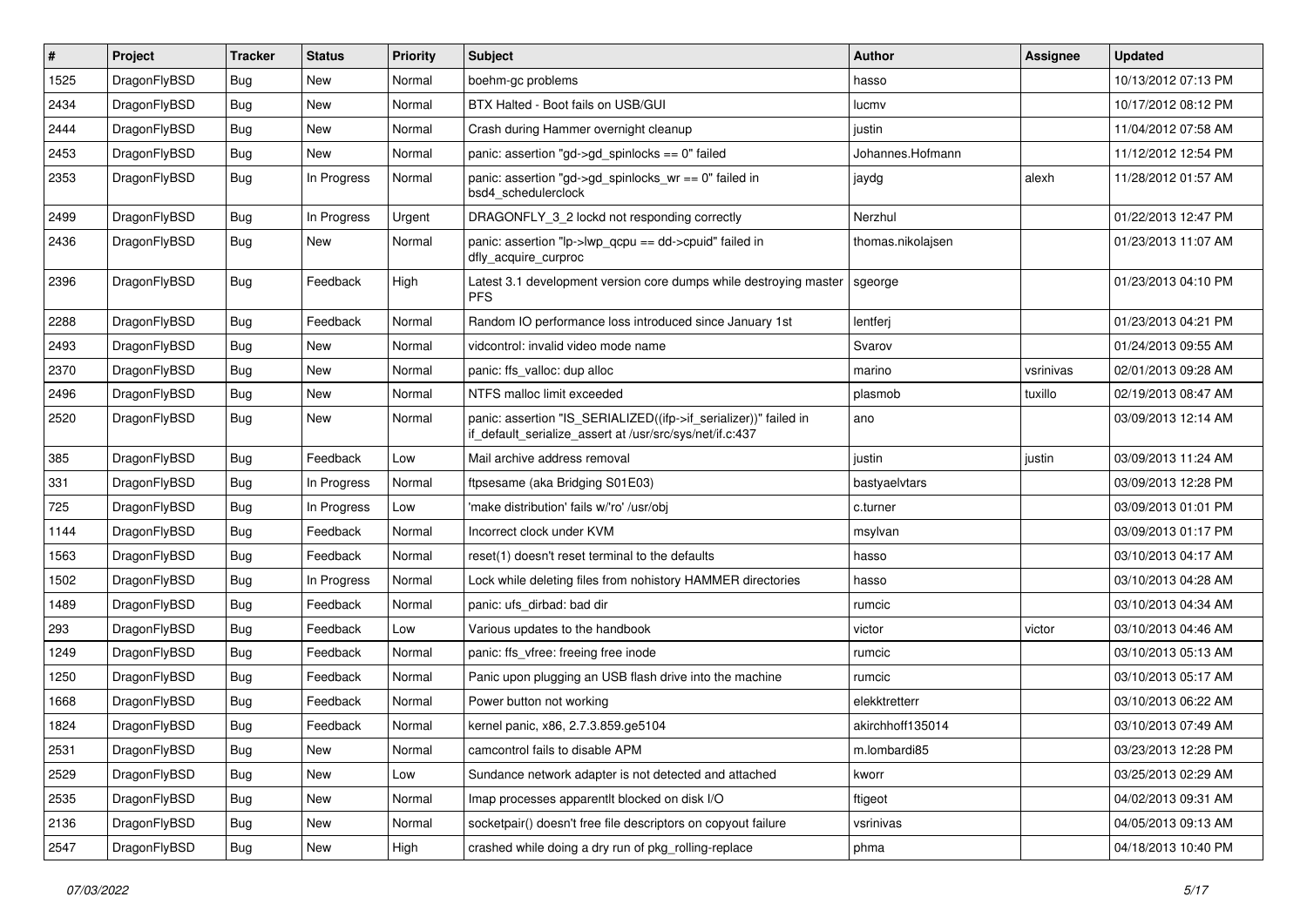| $\sharp$ | Project      | <b>Tracker</b> | <b>Status</b> | <b>Priority</b> | Subject                                                                                                        | <b>Author</b>     | Assignee  | <b>Updated</b>      |
|----------|--------------|----------------|---------------|-----------------|----------------------------------------------------------------------------------------------------------------|-------------------|-----------|---------------------|
| 2552     | DragonFlyBSD | <b>Bug</b>     | New           | Low             | hammer recovery should indicate progress                                                                       | phma              |           | 05/03/2013 12:13 AM |
| 2549     | DragonFlyBSD | Bug            | In Progress   | Normal          | netgraph7: Kernel page fault.                                                                                  | russiane39        | nant      | 05/10/2013 11:20 PM |
| 2557     | DragonFlyBSD | Bug            | New           | Normal          | stock 3.4.1 kernel halts during booting if dm and dm_target_crypt<br>are loaded and RAID controller is present | phma              |           | 05/12/2013 10:38 PM |
| 2565     | DragonFlyBSD | Bug            | <b>New</b>    | Normal          | "ifconfig ix0 up" panic                                                                                        | Itpig402a         |           | 06/03/2013 05:46 AM |
| 2568     | DragonFlyBSD | <b>Bug</b>     | New           | Normal          | AHCI panic                                                                                                     | josepht           |           | 06/07/2013 05:52 PM |
| 1302     | DragonFlyBSD | <b>Bug</b>     | In Progress   | Normal          | Checkpoint regression?                                                                                         | sjg               | sjg       | 07/10/2013 05:22 PM |
| 2577     | DragonFlyBSD | <b>Bug</b>     | New           | Normal          | virtio-blk iops performance is cpu limited on high end devices                                                 | gjs278            | vsrinivas | 08/01/2013 02:28 PM |
| 2569     | DragonFlyBSD | <b>Bug</b>     | New           | Normal          | ctime NFS                                                                                                      | ferney            |           | 08/11/2013 04:35 AM |
| 2586     | DragonFlyBSD | Bug            | <b>New</b>    | Normal          | pf: "modulate" state seems problematic                                                                         | srussell          |           | 09/25/2013 07:36 PM |
| 2595     | DragonFlyBSD | Bug            | New           | Normal          | DragonFly 3.4.3 crashes on SUN Blade X6250 with Qlogic ISP 2432<br>FC card                                     | Turvamies         |           | 10/07/2013 11:53 AM |
| 2598     | DragonFlyBSD | Bug            | <b>New</b>    | Normal          | i386 via USB Booting                                                                                           | mbzadegan         |           | 10/21/2013 02:28 AM |
| 2604     | DragonFlyBSD | <b>Bug</b>     | New           | Normal          | dell laptop does not boot with LATEST                                                                          | isenmann          |           | 11/20/2013 02:07 AM |
| 2609     | DragonFlyBSD | Bug            | New           | Normal          | master: panic: assertion<br>"LWKT_TOKEN_HELD_ANY(vm_object_token(object))" failed in<br>swp_pager_lookup       | thomas.nikolajsen |           | 11/28/2013 11:36 AM |
| 2611     | DragonFlyBSD | Bug            | New           | Normal          | Change in IP address results in network not working                                                            | phma              |           | 12/05/2013 07:55 PM |
| 2556     | DragonFlyBSD | <b>Bug</b>     | Feedback      | Normal          | DragonFly v3.5.0.81.gd3479 - Process signal weirdness                                                          | tuxillo           |           | 12/17/2013 03:48 PM |
| 2618     | DragonFlyBSD | <b>Bug</b>     | New           | Normal          | mouse problem on RELEASE-3_6_0                                                                                 | FilippoMo         |           | 12/20/2013 03:26 AM |
| 2620     | DragonFlyBSD | Bug            | <b>New</b>    | Normal          | moused problem                                                                                                 | FilippoMo         |           | 12/20/2013 10:32 AM |
| 2621     | DragonFlyBSD | <b>Bug</b>     | New           | Normal          | core dump using cdrom                                                                                          | nonsolosoft       |           | 12/27/2013 12:43 AM |
| 2622     | DragonFlyBSD | Bug            | New           | Normal          | VAIO FIT15E fn keys support                                                                                    | nonsolosoft       |           | 12/31/2013 01:31 AM |
| 2626     | DragonFlyBSD | <b>Bug</b>     | <b>New</b>    | Normal          | iwn driver drops with error: "firmware error 'iwn intr: fatal firmware<br>error"                               | rodyaj            |           | 01/09/2014 05:50 AM |
| 1193     | DragonFlyBSD | Bug            | New           | Normal          | kernel doesn't recognize cdrom drive                                                                           | nonsolosoft       |           | 01/25/2014 09:11 PM |
| 679      | DragonFlyBSD | <b>Bug</b>     | New           | Low             | Netgraph backward compatibility for old *LEN constants                                                         | nant              | nant      | 02/18/2014 05:45 AM |
| 1185     | DragonFlyBSD | <b>Bug</b>     | New           | High            | need a tool to merge changes into /etc                                                                         | wa1ter            |           | 02/18/2014 06:02 AM |
| 989      | DragonFlyBSD | <b>Bug</b>     | New           | Normal          | installer/fdisk trouble with wrapped values                                                                    | Discodestroyer    |           | 02/18/2014 06:27 AM |
| 1246     | DragonFlyBSD | <b>Bug</b>     | I New         | Normal          | bad resolution (monitor desync) with livedvd                                                                   | Przem0l           |           | 02/18/2014 06:29 AM |
| 2645     | DragonFlyBSD | <b>Bug</b>     | New           | Normal          | panic with dsched fq and ioprio                                                                                | jyoung15          |           | 02/20/2014 07:29 AM |
| 285      | DragonFlyBSD | <b>Bug</b>     | Feedback      | Low             | interrupt latency with re without ip address configured                                                        | thomas.nikolajsen |           | 02/20/2014 10:30 AM |
| 2619     | DragonFlyBSD | <b>Bug</b>     | New           | Normal          | DragonFly 3.6 can't be installed on a 6TB volume                                                               | ftigeot           |           | 02/23/2014 11:55 PM |
| 2473     | DragonFlyBSD | <b>Bug</b>     | New           | Normal          | Kernel crash when trying to up the wpi0 device (Dfly<br>v3.3.0.758.g47388-DEVELOPMENT)                         | tomaz             |           | 02/24/2014 08:50 AM |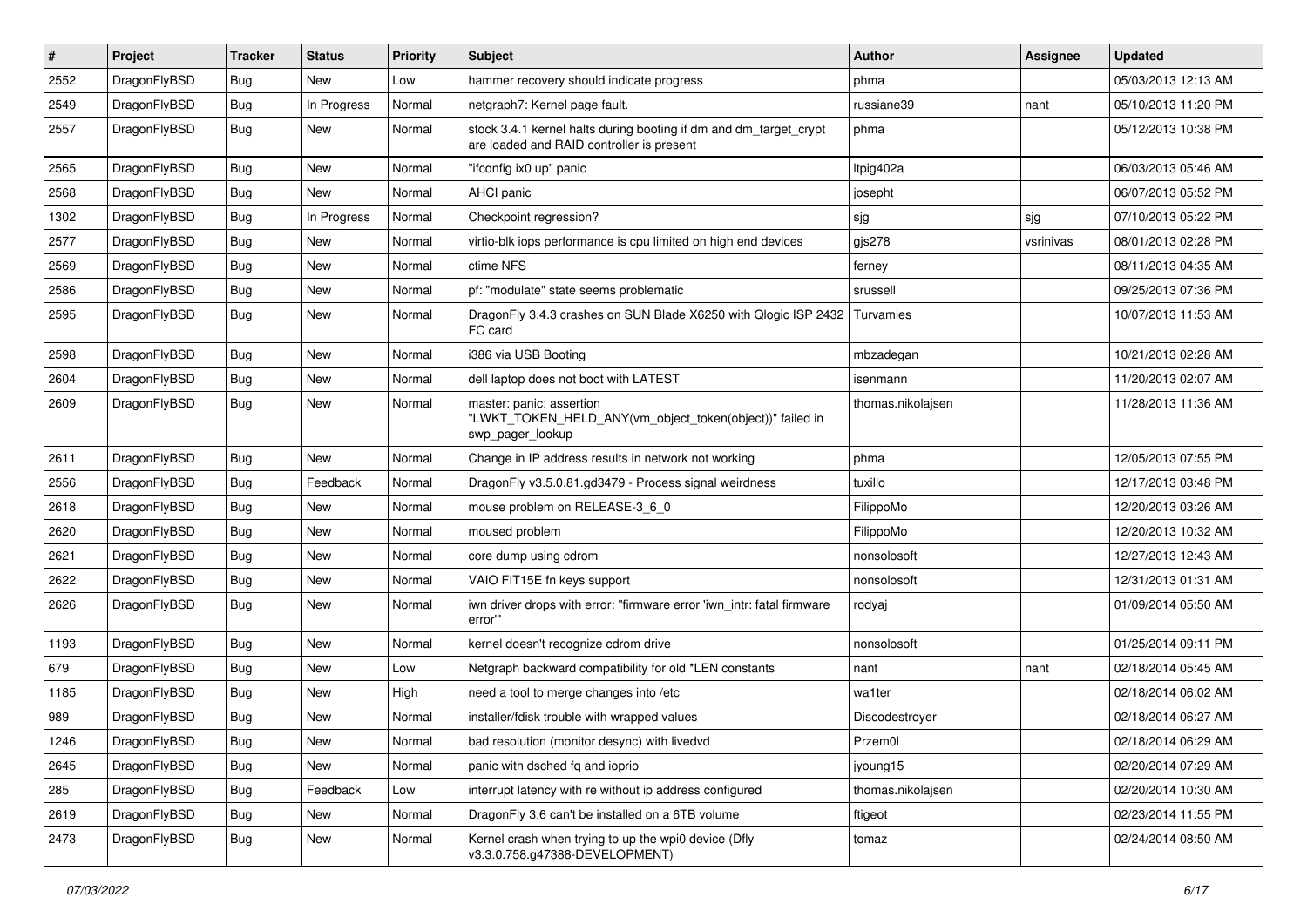| #    | Project      | <b>Tracker</b> | <b>Status</b> | <b>Priority</b> | Subject                                                                                          | <b>Author</b>  | <b>Assignee</b> | <b>Updated</b>      |
|------|--------------|----------------|---------------|-----------------|--------------------------------------------------------------------------------------------------|----------------|-----------------|---------------------|
| 2657 | DragonFlyBSD | Bug            | New           | High            | Needs acl to migrate our servers                                                                 | ferney         |                 | 03/31/2014 11:37 AM |
| 1695 | DragonFlyBSD | Bug            | New           | Normal          | NFS-related system breakdown                                                                     | Anonymous      |                 | 04/10/2014 12:35 AM |
| 2652 | DragonFlyBSD | <b>Bug</b>     | New           | Normal          | 189a0ff3761b47  ix: Implement MSI-X support locks up Lenovo<br>S10 Intel Atom n270               | davshao        |                 | 05/14/2014 01:55 AM |
| 570  | DragonFlyBSD | Bug            | Feedback      | Normal          | 1.8.x: ACPI problems                                                                             | qhwt+dfly      |                 | 06/02/2014 03:45 AM |
| 1330 | DragonFlyBSD | <b>Bug</b>     | Feedback      | Normal          | Hammer, usb disk, SYNCHRONIZE CACHE failure                                                      | josepht        |                 | 06/02/2014 04:56 AM |
| 1592 | DragonFlyBSD | Bug            | Feedback      | Normal          | AcpiOSUnmapMemory: Warning, deallocation did not track<br>allocation.                            | eocallaghan    |                 | 06/02/2014 07:45 AM |
| 2629 | DragonFlyBSD | Bug            | New           | Normal          | Replace gcc44 with llvm34, clang34, and libc++                                                   | tuxillo        |                 | 06/02/2014 02:30 PM |
| 1579 | DragonFlyBSD | Bug            | Feedback      | Normal          | dfly 2.4.1 does not like HP DL360G4p and Smart Array 6400 with<br>MSA <sub>20</sub>              | tomaz.borstnar | tuxillo         | 06/02/2014 02:44 PM |
| 2416 | DragonFlyBSD | Bug            | <b>New</b>    | Normal          | ".' entry can be removed on mounted nfs filesystem                                               | ftigeot        | tuxillo         | 06/03/2014 04:40 AM |
| 2329 | DragonFlyBSD | Bug            | <b>New</b>    | Normal          | ibm x3550 & acpi                                                                                 | ano            |                 | 06/03/2014 11:37 AM |
| 2490 | DragonFlyBSD | <b>Bug</b>     | New           | Normal          | nmalloc should color addresses to avoid cache bank conflictsw                                    | vsrinivas      |                 | 06/10/2014 05:51 AM |
| 2489 | DragonFlyBSD | Bug            | New           | Normal          | nmalloc doesn't cache VA for allocations > 8KB                                                   | vsrinivas      |                 | 06/10/2014 05:51 AM |
| 2680 | DragonFlyBSD | <b>Bug</b>     | New           | Low             | boot0cfg update makes box unbootable                                                             | herrgard       |                 | 06/10/2014 06:02 AM |
| 2687 | DragonFlyBSD | <b>Bug</b>     | New           | Normal          | natacontrol software RAID in installer                                                           | csmelosky      |                 | 06/22/2014 12:03 PM |
| 2688 | DragonFlyBSD | <b>Bug</b>     | New           | Normal          | 67613368bdda7 Fix wrong checks for U4B presence Asrock Z77M<br>difficulty detecting USB keyboard | davshao        |                 | 06/28/2014 07:08 PM |
| 2712 | DragonFlyBSD | Bug            | <b>New</b>    | Normal          | connect(2) returns EINVAL when retrying after ECONNREFUSED                                       | jorisgio       |                 | 08/14/2014 05:31 PM |
| 2731 | DragonFlyBSD | Bug            | In Progress   | Normal          | Screen full of random colors when starting Xorg with Intel Haswell<br>HD Graphics P4600          | ikatzmaier     |                 | 11/12/2014 04:08 PM |
| 2738 | DragonFlyBSD | Bug            | New           | Normal          | Hammer: Strange behavior when trying to recover old version of<br>moved file                     | roland         |                 | 11/20/2014 08:02 AM |
| 2746 | DragonFlyBSD | Bug            | New           | Normal          | some fraction of xterms started from the xmonad window manager<br>get killed with SIGALRM        | isenmann       | profmakx        | 12/28/2014 02:51 AM |
| 2617 | DragonFlyBSD | Bug            | Feedback      | Normal          | Possible issue with wireless mouse on 3.6 release                                                | FilippoMo      |                 | 01/14/2015 03:42 PM |
| 1194 | DragonFlyBSD | <b>Bug</b>     | New           | Normal          | SCSI errors while trying to copy photos from my camera                                           | elekktretterr  |                 | 01/14/2015 04:39 PM |
| 1456 | DragonFlyBSD | Bug            | Feedback      | Normal          | Microsoft wireless desktop problems                                                              | elekktretterr  |                 | 01/15/2015 08:34 AM |
| 846  | DragonFlyBSD | Bug            | Feedback      | Normal          | USB bugs:usb mouse can't used!                                                                   | frankning      |                 | 01/15/2015 08:36 AM |
| 979  | DragonFlyBSD | Bug            | Feedback      | Normal          | Failure-prone USB mass storage (SB600? msdosfs? CAM?)                                            | floid          |                 | 01/15/2015 08:38 AM |
| 1127 | DragonFlyBSD | <b>Bug</b>     | Feedback      | Low             | cdrom drive not detected                                                                         | tgr            | corecode        | 01/15/2015 08:55 AM |
| 1560 | DragonFlyBSD | <b>Bug</b>     | Feedback      | Normal          | Unable to modify partition table on ThinkPad T61p during install                                 | rehsack        |                 | 01/15/2015 08:57 AM |
| 600  | DragonFlyBSD | <b>Bug</b>     | <b>New</b>    | Low             | /sys/libkern/karc4random                                                                         | robin_carey5   | profmakx        | 01/19/2015 03:07 AM |
| 1634 | DragonFlyBSD | <b>Bug</b>     | New           | Normal          | panic: spin_lock: 0xe4ad1320, indefinitive wait!                                                 | elekktretterr  |                 | 01/19/2015 03:21 AM |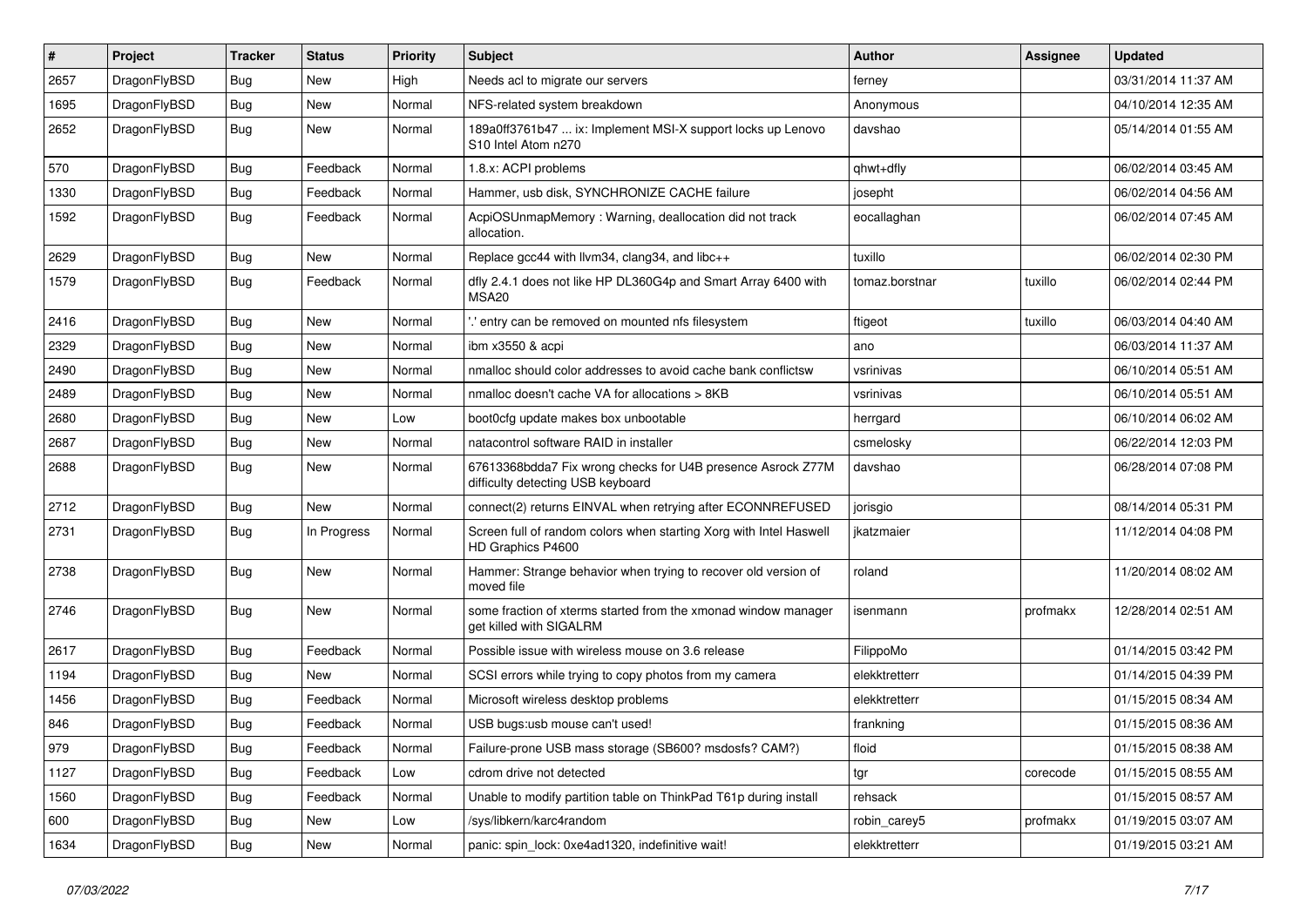| $\sharp$ | Project      | <b>Tracker</b> | <b>Status</b> | <b>Priority</b> | Subject                                                                                                                                                  | <b>Author</b>    | Assignee | <b>Updated</b>      |
|----------|--------------|----------------|---------------|-----------------|----------------------------------------------------------------------------------------------------------------------------------------------------------|------------------|----------|---------------------|
| 1672     | DragonFlyBSD | <b>Bug</b>     | Feedback      | Normal          | panic (trap 12) around btree_search() in 2.4.1-RELEASE                                                                                                   | floid            |          | 01/19/2015 03:36 AM |
| 2788     | DragonFlyBSD | Bug            | New           | Normal          | ioctl GSLICEINFO: Not working for vnode slice                                                                                                            | mneumann         |          | 02/12/2015 07:49 AM |
| 2790     | DragonFlyBSD | Submit         | New           | Low             | filedesc softrefs increment code factoring                                                                                                               | dclink           |          | 02/21/2015 04:00 AM |
| 2799     | DragonFlyBSD | <b>Bug</b>     | New           | Normal          | Fatal trap 12 caused by moused(8) -p/dev/cual0                                                                                                           | opvalues         |          | 03/04/2015 11:01 PM |
| 2802     | DragonFlyBSD | Bug            | <b>New</b>    | Normal          | USB Wifi urtwn0 crash from cd boot                                                                                                                       | opvalues         |          | 03/10/2015 01:07 AM |
| 2803     | DragonFlyBSD | <b>Bug</b>     | <b>New</b>    | Normal          | HAMMER: Warning: UNDO area too small!                                                                                                                    | ftigeot          |          | 03/11/2015 03:42 PM |
| 2809     | DragonFlyBSD | <b>Bug</b>     | New           | Normal          | hammer mirror-stream                                                                                                                                     | masu             |          | 04/10/2015 12:33 AM |
| 2812     | DragonFlyBSD | <b>Bug</b>     | New           | Normal          | Panic on Intel DE3815TYKHE                                                                                                                               | tmorp            |          | 05/14/2015 03:14 PM |
| 2816     | DragonFlyBSD | <b>Bug</b>     | New           | Normal          | A multitasking process being debugged can get stuck                                                                                                      | phma             |          | 05/19/2015 03:57 AM |
| 2820     | DragonFlyBSD | Bug            | New           | Normal          | TP-Link USB Wi-Fi adapter cannot be reattached to the system                                                                                             | shamaz           |          | 05/22/2015 09:45 PM |
| 2391     | DragonFlyBSD | <b>Bug</b>     | In Progress   | Normal          | System lock with ahci and acpi enabled on ATI RS690 chipset with<br>SMB600 sata controller                                                               | jorisgio         | vadaszi  | 06/03/2015 03:51 PM |
| 2822     | DragonFlyBSD | <b>Bug</b>     | <b>New</b>    | Normal          | USB 3.0 stick throws "reading primary partition table: error<br>accessing offset 000[] for 152" error, while the stick works on any<br>other OS I tested | revuwa           | profmakx | 06/29/2015 05:56 AM |
| 2819     | DragonFlyBSD | Bug            | In Progress   | Normal          | Random micro system freezes after a week of uptime                                                                                                       | ftigeot          | dillon   | 08/16/2015 08:46 PM |
| 2840     | DragonFlyBSD | <b>Bug</b>     | <b>New</b>    | Normal          | wrong voltage is reported                                                                                                                                | yellowrabbit2010 |          | 09/11/2015 06:09 PM |
| 2835     | DragonFlyBSD | Bug            | New           | Normal          | /usr/include/c++/5.0/bits/c++locale.h likes<br>POSIX C_SOURCE>=200809                                                                                    | davshao          |          | 11/18/2015 03:40 AM |
| 2857     | DragonFlyBSD | Bug            | New           | Normal          | hammer stalls via bitcoin-qt                                                                                                                             | tkusumi          |          | 11/30/2015 06:52 AM |
| 2858     | DragonFlyBSD | Bug            | New           | Low             | Installer "Local or UTC" question should have "No" selected by<br>default.                                                                               | cgag             |          | 12/02/2015 01:18 PM |
| 2859     | DragonFlyBSD | Bug            | New           | Low             | Installer configuration menu always highlights "Select timezone", no<br>matter which step was last completed.                                            | cgag             |          | 12/02/2015 01:54 PM |
| 2863     | DragonFlyBSD | Bug            | <b>New</b>    | Normal          | HAMMER synch tid is zero                                                                                                                                 | shamaz           |          | 12/12/2015 11:24 PM |
| 2874     | DragonFlyBSD | Bug            | New           | Normal          | make world DESTDIR=/emptydir fails                                                                                                                       | pascii           |          | 12/25/2015 07:04 AM |
| 2674     | DragonFlyBSD | <b>Bug</b>     | <b>New</b>    | Normal          | <b>GPT Support</b>                                                                                                                                       | ftigeot          |          | 12/28/2015 02:54 PM |
| 2877     | DragonFlyBSD | <b>Bug</b>     | New           | Low             | sed fails when working with UTF-8 locale and non-UTF symbols                                                                                             | arcade@b1t.name  |          | 12/30/2015 11:20 AM |
| 2881     | DragonFlyBSD | Bug            | <b>New</b>    | Normal          | Pulseaudio hangs/resets system when starting X11                                                                                                         | mneumann         |          | 01/09/2016 03:08 AM |
| 2882     | DragonFlyBSD | <b>Bug</b>     | <b>New</b>    | Low             | bridge sends packets from individual interfaces                                                                                                          | arcade@b1t.name  |          | 01/09/2016 12:43 PM |
| 2870     | DragonFlyBSD | Bug            | New           | High            | Broken text and icons when glamor acceleration is used                                                                                                   | 375gnu           | ftigeot  | 01/31/2016 12:13 AM |
| 2886     | DragonFlyBSD | <b>Bug</b>     | New           | Normal          | dragonfly mail agent: sending a testmail causes high system load                                                                                         | worf             |          | 02/05/2016 05:53 AM |
| 2887     | DragonFlyBSD | <b>Bug</b>     | New           | Low             | Missing extattr_namespace_to_string and<br>extattr_string_to_namespace functions                                                                         | rubenk           |          | 02/06/2016 05:09 AM |
| 2892     | DragonFlyBSD | <b>Bug</b>     | New           | Normal          | swap_pager:indefinite wait bufferf error                                                                                                                 | Ihmwzy           |          | 02/21/2016 10:32 PM |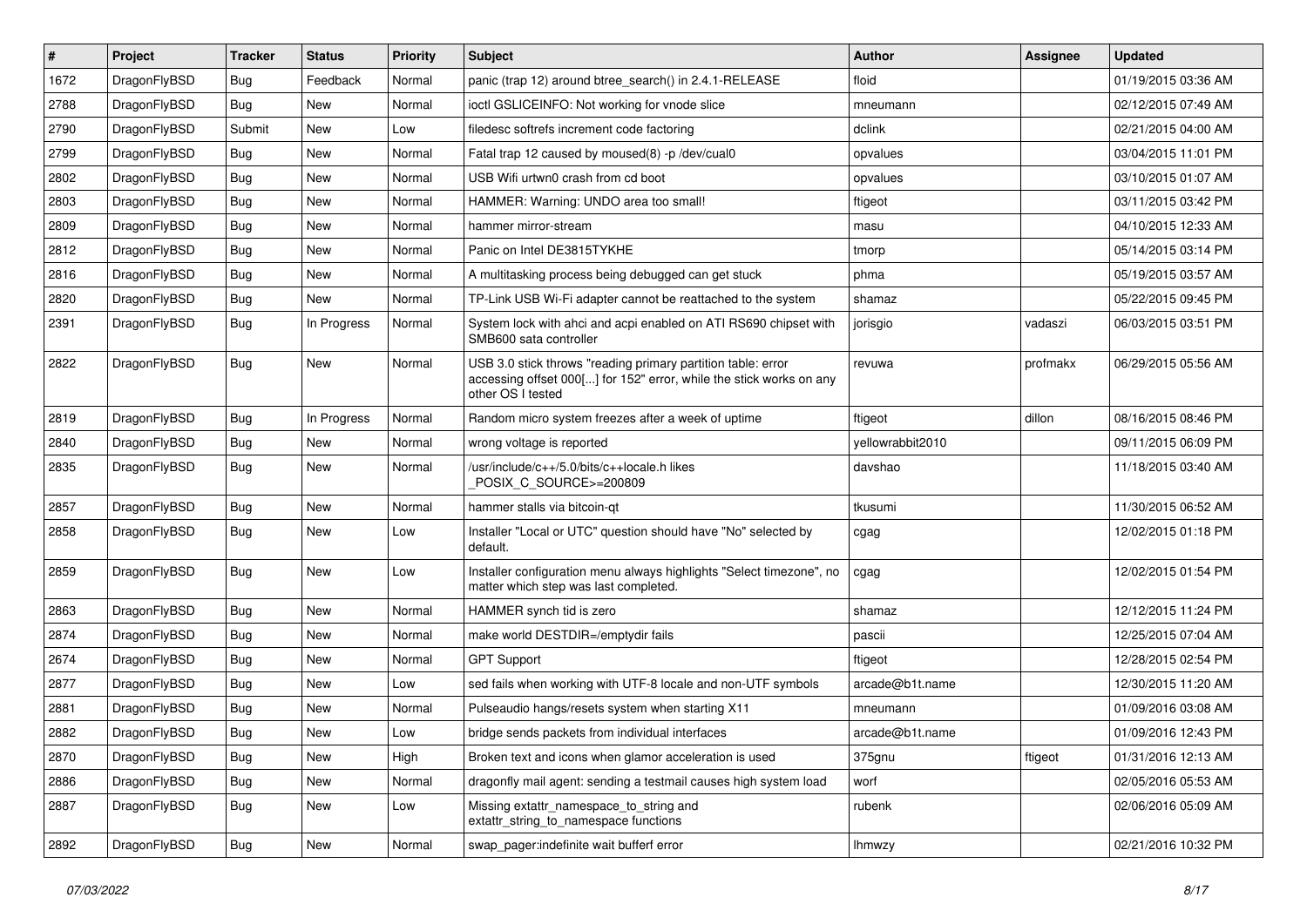| #    | Project      | <b>Tracker</b> | <b>Status</b> | <b>Priority</b> | Subject                                                                                                   | <b>Author</b>          | <b>Assignee</b> | <b>Updated</b>      |
|------|--------------|----------------|---------------|-----------------|-----------------------------------------------------------------------------------------------------------|------------------------|-----------------|---------------------|
| 2890 | DragonFlyBSD | <b>Bug</b>     | <b>New</b>    | Normal          | not able to boot usb installer on Toshiba Chromebook 2                                                    | johnnywhishbone        |                 | 02/22/2016 03:42 AM |
| 2891 | DragonFlyBSD | <b>Bug</b>     | New           | Normal          | Kernel panic in IEEE802.11 related code                                                                   | shamaz                 |                 | 05/29/2016 05:49 PM |
| 2878 | DragonFlyBSD | Bug            | New           | Low             | [fix] CCVER problem when using clang and cpu extensions<br>(intrinsics)                                   | arcade@b1t.name        |                 | 06/24/2016 04:25 AM |
| 2924 | DragonFlyBSD | <b>Bug</b>     | New           | Normal          | cat -v fails to tag characters in extended table with M- prefix with<br>some locales                      | sevan                  |                 | 07/11/2016 07:18 AM |
| 2930 | DragonFlyBSD | Bug            | <b>New</b>    | High            | 'objcache' causes panic during 'nfs_readdir'                                                              | tofergus               |                 | 07/26/2016 01:09 PM |
| 2931 | DragonFlyBSD | Bug            | New           | Low             | 'gdb' of 'vkernel' unable to print backtrace                                                              | tofergus               |                 | 07/26/2016 01:51 PM |
| 2933 | DragonFlyBSD | Submit         | <b>New</b>    | Normal          | Remove unix domain socket support from cat(1)                                                             | sevan                  |                 | 08/01/2016 08:10 PM |
| 2936 | DragonFlyBSD | Bug            | New           | Normal          | loader.efi crashes while loading kernel                                                                   | spaceille              |                 | 08/20/2016 06:17 AM |
| 2915 | DragonFlyBSD | Bug            | New           | High            | Hammer mirror-copy problem                                                                                | t dfbsd                |                 | 08/25/2016 05:28 AM |
| 2957 | DragonFlyBSD | Bug            | Feedback      | Normal          | swapoff -a followed by swapon -a doesn't give your swap back                                              | neilb                  |                 | 10/09/2016 04:17 AM |
| 2958 | DragonFlyBSD | Bug            | Feedback      | Normal          | Hammer FS dies during pruning after massive write load                                                    | neilb                  |                 | 10/11/2016 04:20 AM |
| 2526 | DragonFlyBSD | Bug            | New           | Normal          | hammer cleanup doesn't run on first day of DST                                                            | pavalos                |                 | 10/18/2016 05:28 PM |
| 1307 | DragonFlyBSD | Bug            | In Progress   | Normal          | hammer tid -2 shows unexpected result                                                                     | corecode               |                 | 10/18/2016 05:29 PM |
| 2970 | DragonFlyBSD | Bug            | New           | Normal          | kernel 4.7: "Is -I" causes panic on UDF filesystem: "bgetvp -<br>overlapping buffer"                      | peeter                 |                 | 12/21/2016 02:46 AM |
| 2972 | DragonFlyBSD | Bug            | <b>New</b>    | Normal          | ipfw3 "deny to me" does not work correctly                                                                | mneumann               |                 | 12/27/2016 12:11 PM |
| 2994 | DragonFlyBSD | Bug            | New           | Normal          | Intermittent boot hangs after git: hammer - HAMMER Version 7                                              | davshao                |                 | 03/30/2017 02:06 PM |
| 3006 | DragonFlyBSD | Bug            | <b>New</b>    | Normal          | boot0cfg: panic in kern_udev.c in function _udev_dict_set_cstr when<br>installing in VirtualBox           | MichiGreat             |                 | 04/01/2017 02:22 PM |
| 3018 | DragonFlyBSD | Bug            | New           | Normal          | sys/bus/u4b/wlan/if run.c:5464]: (style) Redundant condition                                              | dcb                    |                 | 04/11/2017 11:26 AM |
| 3022 | DragonFlyBSD | Bug            | New           | Normal          | sys/dev/netif/ath/ath/if_ath.c:2142: strange bitmask?                                                     | dcb                    |                 | 04/11/2017 11:49 AM |
| 3024 | DragonFlyBSD | <b>Bug</b>     | <b>New</b>    | Low             | sys/dev/netif/wi/if_wi.c:1090]: (style) Redundant condition                                               | dcb                    |                 | 04/11/2017 11:56 AM |
| 3021 | DragonFlyBSD | <b>Bug</b>     | In Progress   | Normal          | sys/dev/drm/i915/i915_gem_stolen.c:115]: (error) Signed integer<br>overflow for expression '65535<<20'    | dcb                    |                 | 04/11/2017 12:46 PM |
| 3035 | DragonFlyBSD | Bug            | New           | Normal          | panic: assertion "cpu $>= 0$ && cpu < ncpus" failed in netisr cpuport<br>at /usr/src/sys/net/netisr2.h:87 | masu                   |                 | 05/11/2017 01:24 AM |
| 3036 | DragonFlyBSD | Bug            | <b>New</b>    | Normal          | panic in icmp redirect start() ASSERT IN NETISR(0)                                                        | tautolog               |                 | 05/11/2017 07:27 PM |
| 3011 | DragonFlyBSD | Bug            | In Progress   | Normal          | dragonfly/sys/dev/netif/re/re.c: suspicious code?                                                         | dcb                    |                 | 07/29/2017 01:26 AM |
| 3049 | DragonFlyBSD | <b>Bug</b>     | New           | Normal          | panic DragonFly v4.8.1-RELEASE by mounting a malformed<br>msdosfs image [12.128]                          | open.source@ribose.com |                 | 08/14/2017 02:53 AM |
| 3051 | DragonFlyBSD | <b>Bug</b>     | <b>New</b>    | Normal          | panic DragonFly v4.8.1-RELEASE by mounting a malformed NTFS<br>image [12.000]                             | open.source@ribose.com |                 | 08/14/2017 03:20 AM |
| 3052 | DragonFlyBSD | <b>Bug</b>     | <b>New</b>    | Normal          | panic DragonFly v4.8.1-RELEASE by mounting a malformed NTFS<br>image [64.000]                             | open.source@ribose.com |                 | 08/14/2017 03:22 AM |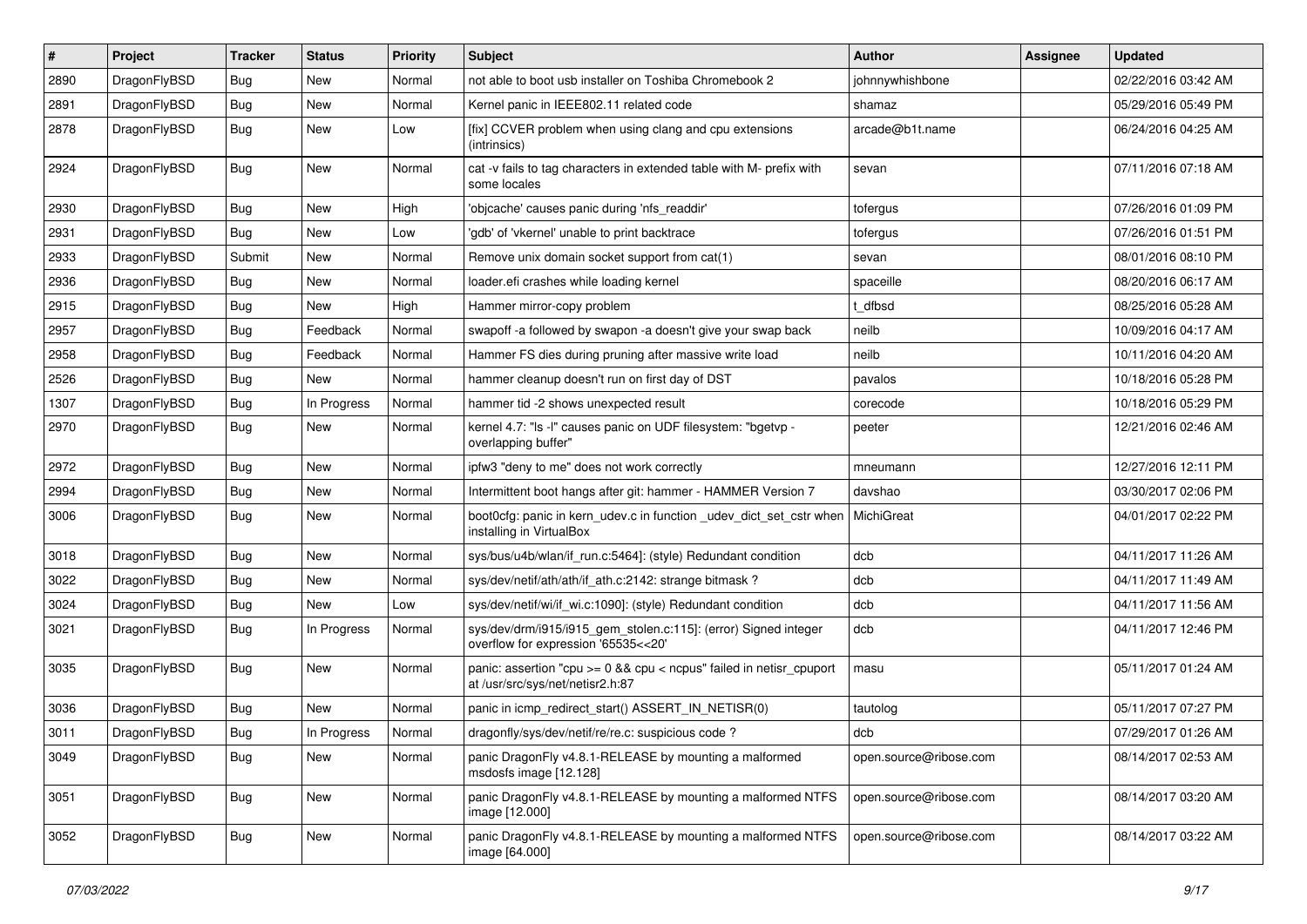| $\pmb{\#}$ | Project      | <b>Tracker</b> | <b>Status</b> | <b>Priority</b> | <b>Subject</b>                                                                                                     | <b>Author</b>    | Assignee | <b>Updated</b>      |
|------------|--------------|----------------|---------------|-----------------|--------------------------------------------------------------------------------------------------------------------|------------------|----------|---------------------|
| 3025       | DragonFlyBSD | Bug            | <b>New</b>    | Normal          | sys/dev/powermng/powernow/powernow.c:284: bad comparison ?                                                         | dcb              |          | 09/23/2017 07:45 AM |
| 3076       | DragonFlyBSD | Bug            | <b>New</b>    | Normal          | sys/dev/netif/ig hal/e1000 ich8lan.c:1594: sanity checking mixup?                                                  | dcb              |          | 10/11/2017 01:58 AM |
| 3110       | DragonFlyBSD | Bug            | <b>New</b>    | Normal          | crash with ipfw3 under load                                                                                        | bnegre82         |          | 12/09/2017 06:22 AM |
| 3111       | DragonFlyBSD | <b>Bug</b>     | In Progress   | High            | Mouse lags every second heavily under X11                                                                          | mneumann         |          | 12/12/2017 09:46 PM |
| 3116       | DragonFlyBSD | Bug            | New           | Normal          | da0 detects on very big volume if to _remove_usb install stick and<br>reboot on Intel NUC5PPYH                     | dpostolov        |          | 01/07/2018 09:40 PM |
| 3117       | DragonFlyBSD | Bug            | <b>New</b>    | Normal          | Problem with colours if "intel" video-driver used                                                                  | dpostolov        |          | 01/07/2018 11:35 PM |
| 1521       | DragonFlyBSD | <b>Bug</b>     | Feedback      | Normal          | amd64 2.4 livecd won't mount root at boot                                                                          | bolapara         |          | 01/28/2018 03:45 AM |
| 3129       | DragonFlyBSD | Bug            | <b>New</b>    | High            | Kernel panic with 5.2.0 on A2SDi-4C-HLN4F                                                                          | stateless        |          | 04/24/2018 12:50 AM |
| 3132       | DragonFlyBSD | Bug            | <b>New</b>    | Low             | unifdef mined                                                                                                      | bcallah          |          | 04/26/2018 08:34 PM |
| 3134       | DragonFlyBSD | Bug            | <b>New</b>    | Normal          | RFC 3021 (/31 networks) appear to be unsupported                                                                   | jailbird         |          | 05/16/2018 11:03 PM |
| 3135       | DragonFlyBSD | Submit         | <b>New</b>    | Normal          | Add EVFILT RECV and EVFILT SEND                                                                                    | tautolog         |          | 05/25/2018 09:59 PM |
| 3139       | DragonFlyBSD | Bug            | <b>New</b>    | Normal          | USB Mouse Does Not Work in DragonflyBSD guest on VirtualBox                                                        | chiguy1256       |          | 06/24/2018 10:14 PM |
| 3142       | DragonFlyBSD | Submit         | New           | Normal          | lib/libdmsg: Unbreak using new API EVP CIPHER CTX new()                                                            | tkusumi          |          | 07/08/2018 04:18 AM |
| 3143       | DragonFlyBSD | Bug            | <b>New</b>    | Normal          | assertion "0" failed in hammer2 inode xop chain sync                                                               | cbin             |          | 07/18/2018 12:50 PM |
| 3120       | DragonFlyBSD | <b>Bug</b>     | <b>New</b>    | Normal          | Intel AC 8260 firmware does not load                                                                               | Vintodrimmer     |          | 08/28/2018 03:30 AM |
| 3147       | DragonFlyBSD | Submit         | New           | Normal          | Enable headless installation                                                                                       | ddegroot         |          | 10/09/2018 01:25 PM |
| 2898       | DragonFlyBSD | <b>Bug</b>     | <b>New</b>    | Normal          | <b>HAMMER</b> panic                                                                                                | pavalos          |          | 11/03/2018 07:05 AM |
| 3154       | DragonFlyBSD | Submit         | <b>New</b>    | Normal          | Update serial handling in bootloader                                                                               | ddegroot         | dillon   | 11/06/2018 11:21 PM |
| 2287       | DragonFlyBSD | Bug            | <b>New</b>    | Normal          | HAMMER(ROOT) Illegal UNDO TAIL signature at<br>300000001967c000                                                    | y0n3t4n1         |          | 11/07/2018 01:22 AM |
| 3157       | DragonFlyBSD | Bug            | <b>New</b>    | Normal          | TP-Link UE300 not working in 5.2-RELEASE                                                                           | tuxillo          |          | 11/15/2018 02:08 PM |
| 2250       | DragonFlyBSD | Bug            | New           | Normal          | Kernel panic                                                                                                       | adamk            |          | 11/23/2018 01:10 AM |
| 3141       | DragonFlyBSD | Bug            | <b>New</b>    | Normal          | dhclient blocks boot process                                                                                       | rowo             |          | 12/16/2018 11:01 AM |
| 1580       | DragonFlyBSD | Bug            | Feedback      | Normal          | Panic (Fatal trap 12: page fault while in kernel mode) while playing<br>with pf and netif names                    | rumcic           |          | 12/21/2018 01:21 AM |
| 3165       | DragonFlyBSD | Bug            | New           | Normal          | Looping at boot time                                                                                               | gop              |          | 12/28/2018 01:04 PM |
| 3152       | DragonFlyBSD | Bug            | Feedback      | Normal          | Console's size in ttyv0 and single user mode is sticking to 80x25,<br>while ttyv1 can make use of the whole screen | overtime         |          | 02/24/2019 01:08 AM |
| 3184       | DragonFlyBSD | <b>Bug</b>     | <b>New</b>    | Normal          | tsleep(9) return value when PCATCH specified                                                                       | tkusumi          |          | 04/03/2019 06:49 AM |
| 1850       | DragonFlyBSD | Bug            | <b>New</b>    | Normal          | volume-add on hammer root fs panic                                                                                 | Johannes.Hofmann |          | 04/18/2019 04:27 AM |
| 3124       | DragonFlyBSD | <b>Bug</b>     | New           | High            | DragonFlyBSD 5.0.2 with Hammer2 with UEFI install doesn't boot                                                     | wiesl            |          | 06/18/2019 05:07 AM |
| 3047       | DragonFlyBSD | <b>Bug</b>     | New           | Normal          | <b>HAMMER</b> critical write error                                                                                 | samuel           |          | 06/19/2019 09:50 AM |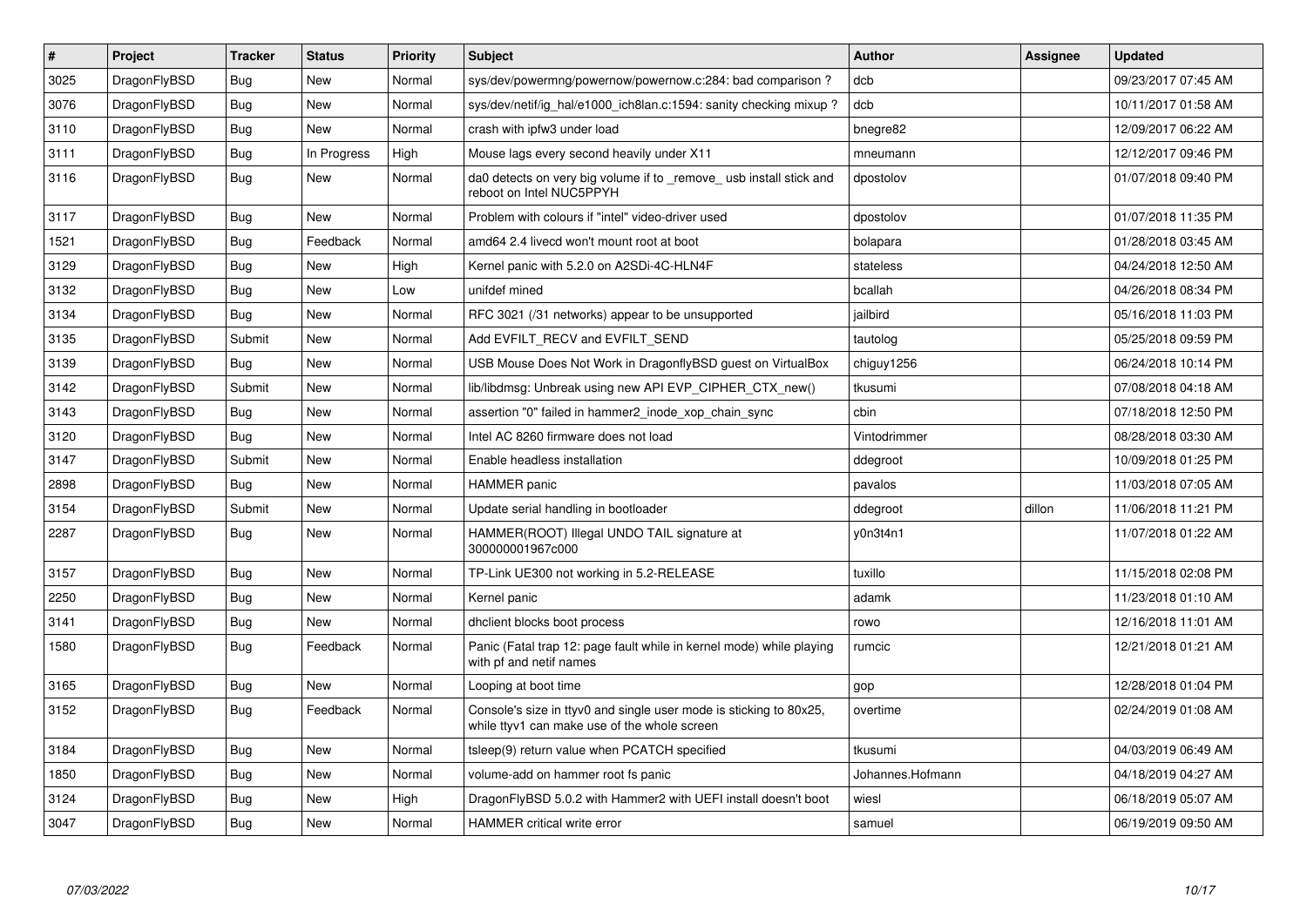| $\sharp$ | Project      | <b>Tracker</b> | <b>Status</b> | <b>Priority</b> | Subject                                                                                                                                                     | <b>Author</b>     | Assignee | <b>Updated</b>      |
|----------|--------------|----------------|---------------|-----------------|-------------------------------------------------------------------------------------------------------------------------------------------------------------|-------------------|----------|---------------------|
| 3194     | DragonFlyBSD | Bug            | New           | High            | Hammer kernel crash on mirror-stream of PFS after upgrade<br>(assertion "cursor->flags &<br>HAMMER_CURSOR_ITERATE_CHECK" failed in<br>hammer_btree_iterate) | Anonymous         |          | 06/29/2019 01:32 PM |
| 1390     | DragonFlyBSD | Bug            | In Progress   | Normal          | Use id_t type for {get,set}priority()                                                                                                                       | Anonymous         | tuxillo  | 07/05/2019 02:18 AM |
| 3196     | DragonFlyBSD | <b>Bug</b>     | New           | Normal          | test issue after redmine upgrade (2)                                                                                                                        | tuxillo           |          | 07/05/2019 04:33 AM |
| 3199     | DragonFlyBSD | Bug            | <b>New</b>    | Normal          | PFS label not found panic                                                                                                                                   | tse               |          | 08/21/2019 03:51 AM |
| 3206     | DragonFlyBSD | Submit         | New           | Normal          | update psm/kbd to FreeBSD 12.0 code                                                                                                                         | htse              |          | 10/05/2019 03:49 PM |
| 3209     | DragonFlyBSD | <b>Bug</b>     | <b>New</b>    | Normal          | svc has some minor bugs                                                                                                                                     | arcade@b1t.name   |          | 10/24/2019 09:08 AM |
| 3215     | DragonFlyBSD | Bug            | <b>New</b>    | Normal          | Hang in tcdrain(3) after write(3)                                                                                                                           | noloader          |          | 11/25/2019 03:08 PM |
| 3217     | DragonFlyBSD | Bug            | New           | Normal          | rescue tools: make install fails if rescue folder doesn't exist                                                                                             | t dfbsd           |          | 11/27/2019 08:16 PM |
| 3218     | DragonFlyBSD | <b>Bug</b>     | <b>New</b>    | Normal          | Kernel panics are not sent to comconsole when booted over EFI                                                                                               | mqudsi            |          | 12/02/2019 08:52 PM |
| 3222     | DragonFlyBSD | <b>Bug</b>     | <b>New</b>    | Normal          | gcc - undefined reference to '__atomic_load' (missing libatomic?)                                                                                           | mneumann          |          | 02/08/2020 02:45 AM |
| 3224     | DragonFlyBSD | <b>Bug</b>     | New           | Normal          | Kernel panic when trying to ping6                                                                                                                           | zhtw              |          | 03/08/2020 08:55 AM |
| 3225     | DragonFlyBSD | <b>Bug</b>     | <b>New</b>    | Normal          | nfsd freeze when using qemu                                                                                                                                 | tse               |          | 03/17/2020 11:52 AM |
| 3227     | DragonFlyBSD | Submit         | <b>New</b>    | Normal          | Add HAMMER2 instructions in the installation medium README                                                                                                  | daftaupe          |          | 03/26/2020 03:34 PM |
| 3219     | DragonFlyBSD | <b>Bug</b>     | New           | Normal          | x11/xorg port can not be build                                                                                                                              | <b>UlasSAYGIN</b> |          | 03/31/2020 08:57 AM |
| 3231     | DragonFlyBSD | Bug            | <b>New</b>    | Normal          | wifi drops on 5.8                                                                                                                                           | tse               |          | 04/06/2020 05:08 AM |
| 3226     | DragonFlyBSD | <b>Bug</b>     | New           | Normal          | Xorg freezes in vm: thread stuck in "objtrm1"                                                                                                               | peeter            |          | 04/08/2020 02:10 AM |
| 3197     | DragonFlyBSD | Bug            | <b>New</b>    | Normal          | DragonFly upgrades                                                                                                                                          | tse               |          | 04/18/2020 04:18 PM |
| 3235     | DragonFlyBSD | <b>Bug</b>     | <b>New</b>    | Normal          | Kernel panic in devfs vnops.c                                                                                                                               | mneumann          |          | 04/28/2020 07:00 AM |
| 3238     | DragonFlyBSD | <b>Bug</b>     | New           | Normal          | race conditions when printing from vkernel console                                                                                                          | piecuch           |          | 05/19/2020 02:50 PM |
| 3239     | DragonFlyBSD | Bug            | <b>New</b>    | Normal          | unable to SIGKILL glitched emacs                                                                                                                            | piecuch           |          | 05/26/2020 03:30 AM |
| 3240     | DragonFlyBSD | <b>Bug</b>     | New           | High            | compile error because of openssl with /usr/dports/security/rhash for<br>mysql 8 install                                                                     | <b>UlasSAYGIN</b> |          | 06/04/2020 08:05 AM |
| 3208     | DragonFlyBSD | Bug            | <b>New</b>    | Normal          | Crash related to nfsd                                                                                                                                       | tse               |          | 06/11/2020 05:52 AM |
| 3170     | DragonFlyBSD | <b>Bug</b>     | New           | Normal          | repeatable nfsd crash                                                                                                                                       | tse               |          | 06/11/2020 05:52 AM |
| 3107     | DragonFlyBSD | <b>Bug</b>     | <b>New</b>    | Low             | ACPI interrupt storm when loading i915 on Lenovo T460                                                                                                       | oyvinht           |          | 07/15/2020 07:01 AM |
| 3245     | DragonFlyBSD | <b>Bug</b>     | <b>New</b>    | Normal          | panic: free: guard1x fail, i915 load from loader.conf                                                                                                       | polachok          |          | 08/21/2020 10:36 AM |
| 2587     | DragonFlyBSD | <b>Bug</b>     | New           | Normal          | SATA DVD writer not detected by DragonFly                                                                                                                   | srussell          |          | 09/04/2020 08:55 AM |
| 3246     | DragonFlyBSD | <b>Bug</b>     | New           | Normal          | HAMMER2 unable to handle ENOSPC properly                                                                                                                    | tkusumi           |          | 09/04/2020 11:11 AM |
| 3243     | DragonFlyBSD | <b>Bug</b>     | New           | Normal          | SMART status not reported properly for SSD disks                                                                                                            | daftaupe          |          | 09/09/2020 11:03 PM |
| 3247     | DragonFlyBSD | <b>Bug</b>     | New           | Normal          | Kernel panic doing nothing much                                                                                                                             | phma              |          | 09/12/2020 11:40 PM |
| 3249     | DragonFlyBSD | <b>Bug</b>     | New           | Normal          | HAMMER2 fsync(2) not working properly                                                                                                                       | tkusumi           |          | 09/21/2020 07:07 AM |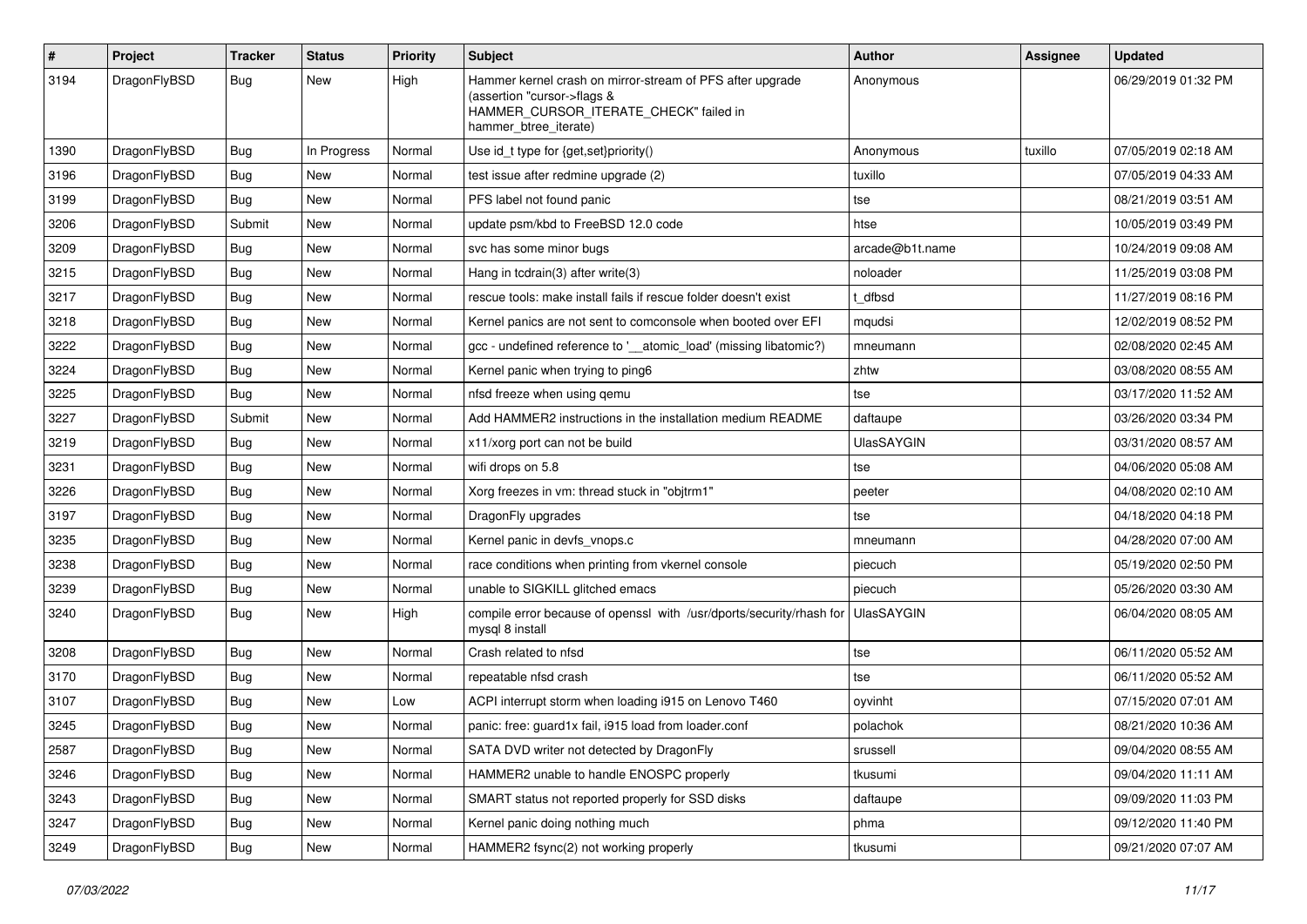| #    | Project      | Tracker    | <b>Status</b> | <b>Priority</b> | <b>Subject</b>                                                                               | Author    | Assignee | Updated             |
|------|--------------|------------|---------------|-----------------|----------------------------------------------------------------------------------------------|-----------|----------|---------------------|
| 3252 | DragonFlyBSD | <b>Bug</b> | <b>New</b>    | Normal          | tcsetattr/tcgetattr set errno incorrectly on non-TTY                                         | tonyc     |          | 10/26/2020 09:34 PM |
| 3041 | DragonFlyBSD | Submit     | New           | Normal          | firmware: Remove embedding of multiple images in one module.                                 | Anonymous |          | 12/25/2020 02:15 AM |
| 3228 | DragonFlyBSD | Bug        | <b>New</b>    | Low             | pfi kif unref: state refcount $\leq 0$ in dmesg                                              | justin    |          | 03/05/2021 06:39 AM |
| 3266 | DragonFlyBSD | <b>Bug</b> | <b>New</b>    | High            | Filesystems broken due to "KKASSERT(count &<br>TOK COUNTMASK);"                              | tkusumi   |          | 03/15/2021 01:21 PM |
| 3205 | DragonFlyBSD | <b>Bug</b> | Feedback      | High            | Go compiler net test failing                                                                 | t dfbsd   | tuxillo  | 05/10/2021 02:45 AM |
| 2358 | DragonFlyBSD | Bug        | In Progress   | Normal          | DFBSD v3.0.2.32.g928ca - panic: hammer: insufficient undo FIFO<br>space!                     | tuxillo   | tuxillo  | 05/10/2021 02:50 AM |
| 2438 | DragonFlyBSD | Submit     | Feedback      | Normal          | TRIM fixes                                                                                   | Anonymous | tuxillo  | 05/11/2021 03:45 AM |
| 781  | DragonFlyBSD | <b>Bug</b> | In Progress   | Normal          | fdisk uses wrong geometry on usb flash drives                                                | corecode  | tuxillo  | 05/11/2021 03:50 AM |
| 847  | DragonFlyBSD | Bug        | Feedback      | Normal          | processes getting stuck on mount point                                                       | corecode  | tuxillo  | 05/11/2021 03:50 AM |
| 884  | DragonFlyBSD | <b>Bug</b> | In Progress   | High            | Performance/memory problems under filesystem IO load                                         | hasso     |          | 05/11/2021 03:50 AM |
| 901  | DragonFlyBSD | <b>Bug</b> | Feedback      | Normal          | route show needs to get data from all cpus                                                   | corecode  | tuxillo  | 05/11/2021 03:50 AM |
| 911  | DragonFlyBSD | <b>Bug</b> | Feedback      | Normal          | kldload/kernel linker can exceed malloc reserve and panic system                             | corecode  | tuxillo  | 05/11/2021 03:51 AM |
| 1030 | DragonFlyBSD | <b>Bug</b> | In Progress   | Normal          | msdosfs umount panic                                                                         | corecode  | tuxillo  | 05/11/2021 03:51 AM |
| 1198 | DragonFlyBSD | Bug        | <b>New</b>    | High            | DDB loops panic in db read bytes                                                             | corecode  | tuxillo  | 05/11/2021 03:51 AM |
| 1287 | DragonFlyBSD | Bug        | Feedback      | Normal          | altq configuration doesn't work                                                              | corecode  | tuxillo  | 05/11/2021 03:51 AM |
| 1368 | DragonFlyBSD | Bug        | In Progress   | Normal          | suspend signal race?                                                                         | qhwt+dfly |          | 05/11/2021 03:51 AM |
| 1440 | DragonFlyBSD | <b>Bug</b> | New           | Normal          | ptrace/gdb doesn't work after process blocks SIGTRAP                                         | corecode  | tuxillo  | 05/11/2021 03:52 AM |
| 1442 | DragonFlyBSD | <b>Bug</b> | <b>New</b>    | Normal          | blocking SIGSEGV and triggering a segment violation produces an<br>all CPU consuming process | corecode  | tuxillo  | 05/11/2021 03:52 AM |
| 1469 | DragonFlyBSD | Bug        | In Progress   | Normal          | Hammer history security concern                                                              | corecode  | tuxillo  | 05/11/2021 03:52 AM |
| 1474 | DragonFlyBSD | <b>Bug</b> | <b>New</b>    | Normal          | ithread 1 unexpectedly rescheduled                                                           | corecode  | tuxillo  | 05/11/2021 03:52 AM |
| 1475 | DragonFlyBSD | Bug        | In Progress   | Normal          | kernel blocks with low memory and syscons setting a high res mode<br>' scrollback            | corecode  | tuxillo  | 05/11/2021 03:52 AM |
| 1528 | DragonFlyBSD | <b>Bug</b> | In Progress   | Normal          | ktrace does not show proper return values for pipe(2)                                        | corecode  | tuxillo  | 05/11/2021 03:52 AM |
| 1547 | DragonFlyBSD | Bug        | In Progress   | Normal          | disklabel64 automatic sizing                                                                 | corecode  | tuxillo  | 05/11/2021 03:52 AM |
| 1556 | DragonFlyBSD | <b>Bug</b> | <b>New</b>    | Normal          | many processes stuck in "hmrrcm", system unusable                                            | corecode  | tuxillo  | 05/11/2021 03:52 AM |
| 1583 | DragonFlyBSD | Bug        | In Progress   | Normal          | panic: assertion: cursor->trans->sync_lock_refs > 0 in<br>hammer_recover_cursor              | corecode  | tuxillo  | 05/11/2021 03:53 AM |
| 1584 | DragonFlyBSD | Bug        | In Progress   | Normal          | can't use ssh from jail: debug1: read_passphrase: can't open<br>/dev/tty: Device busy        | corecode  | tuxillo  | 05/11/2021 03:53 AM |
| 1587 | DragonFlyBSD | Bug        | Feedback      | Normal          | can't gdb across fork                                                                        | corecode  | tuxillo  | 05/11/2021 03:54 AM |
| 1594 | DragonFlyBSD | <b>Bug</b> | <b>New</b>    | Normal          | Kernel panic during boot from Live CD on Dell E6400                                          | bodie     |          | 05/11/2021 03:54 AM |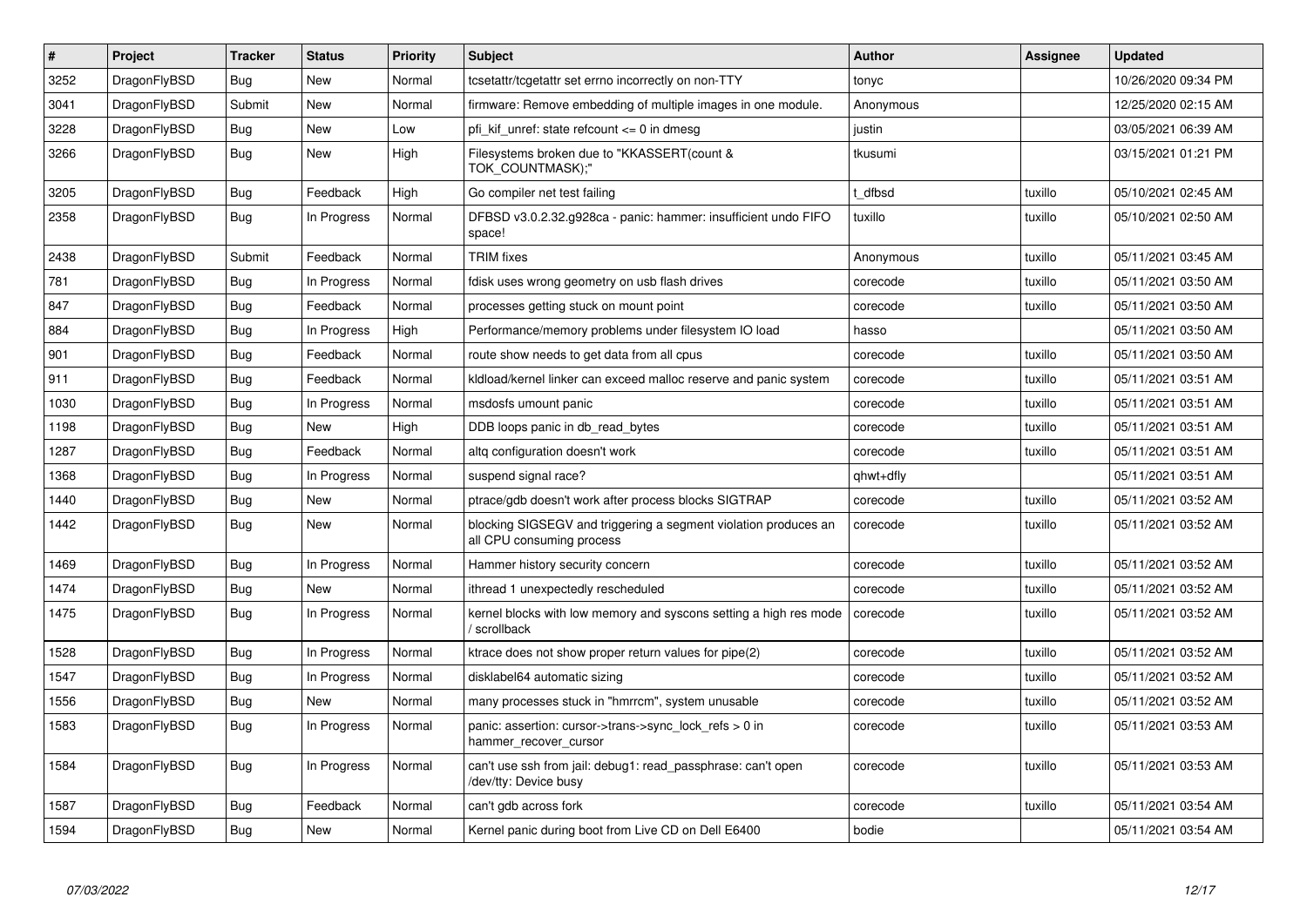| #    | Project      | <b>Tracker</b> | <b>Status</b> | <b>Priority</b> | Subject                                                                                                                                                   | Author             | Assignee  | <b>Updated</b>      |
|------|--------------|----------------|---------------|-----------------|-----------------------------------------------------------------------------------------------------------------------------------------------------------|--------------------|-----------|---------------------|
| 2544 | DragonFlyBSD | Bug            | New           | Normal          | live DVD system boot (menu option 1) caused db> prompt on<br>PE1950                                                                                       | estrabd            |           | 05/11/2021 03:54 AM |
| 2630 | DragonFlyBSD | Bug            | <b>New</b>    | Normal          | Bring in latest iconv fixes from FreeBSD10 as well as csmapper<br>updates                                                                                 | tuxillo            |           | 05/11/2021 03:54 AM |
| 2641 | DragonFlyBSD | <b>Bug</b>     | <b>New</b>    | Normal          | Panic when loading natapci as module                                                                                                                      | tuxillo            |           | 05/11/2021 03:54 AM |
| 2647 | DragonFlyBSD | <b>Bug</b>     | New           | Normal          | HAMMER panic on 3.6.0                                                                                                                                     | tuxillo            |           | 05/11/2021 03:54 AM |
| 2708 | DragonFlyBSD | Bug            | New           | Normal          | unable to send TCP nor UDP on age(4) interface                                                                                                            | dermiste           |           | 05/11/2021 03:54 AM |
| 604  | DragonFlyBSD | <b>Bug</b>     | In Progress   | Normal          | 1.8.1-RELEASE - clock runs fast on mainboard ASUS P5A-B                                                                                                   | yeti               |           | 05/11/2021 03:55 AM |
| 2067 | DragonFlyBSD | <b>Bug</b>     | New           | Normal          | sound/pcm: "play interrupt timeout, channel dead"                                                                                                         | matthiasr          |           | 05/11/2021 03:55 AM |
| 2735 | DragonFlyBSD | Bug            | <b>New</b>    | Urgent          | iwn panics SYSSASSERT                                                                                                                                     | cnb                |           | 05/11/2021 03:55 AM |
| 2736 | DragonFlyBSD | <b>Bug</b>     | New           | High            | kernel panics on acpi timer probe function                                                                                                                | cnb                |           | 05/11/2021 03:55 AM |
| 2808 | DragonFlyBSD | Bug            | <b>New</b>    | Normal          | X freeze by switching between X and VT - results in black screen                                                                                          | lukesky333         |           | 05/11/2021 03:55 AM |
| 2825 | DragonFlyBSD | <b>Bug</b>     | New           | High            | 3x dhclient = hanging system (objcache exhausted)                                                                                                         | jaccovonb          | sepherosa | 05/11/2021 03:55 AM |
| 998  | DragonFlyBSD | <b>Bug</b>     | In Progress   | Normal          | Unconfiguring a vn while it is mounted                                                                                                                    | rumcic             | tuxillo   | 05/11/2021 04:00 AM |
| 1101 | DragonFlyBSD | Bug            | Feedback      | Normal          | ohci related panic                                                                                                                                        | polachok           |           | 05/11/2021 04:00 AM |
| 1148 | DragonFlyBSD | <b>Bug</b>     | In Progress   | Low             | BCM4311 wireless network adapter detected but not functional                                                                                              | archimedes.gaviola |           | 05/11/2021 04:00 AM |
| 1181 | DragonFlyBSD | Bug            | In Progress   | Normal          | ACX111 panic                                                                                                                                              | elekktretterr      |           | 05/11/2021 04:00 AM |
| 1218 | DragonFlyBSD | <b>Bug</b>     | In Progress   | Normal          | panic: assertion: $error == 0$ in hammer start transaction                                                                                                | rumcic             |           | 05/11/2021 04:00 AM |
| 1282 | DragonFlyBSD | <b>Bug</b>     | Feedback      | Normal          | panic (trap 12) when booting SMP kernel on Atom 330 (dual core)                                                                                           | tomaz.borstnar     |           | 05/11/2021 04:00 AM |
| 1293 | DragonFlyBSD | Bug            | New           | Normal          | 2.2.1-REL Installer Request                                                                                                                               | mk                 | tuxillo   | 05/11/2021 04:00 AM |
| 1313 | DragonFlyBSD | <b>Bug</b>     | New           | Low             | Signal code in kernel needs major overhaul (signal queues,<br>si_code, si_addr)                                                                           | hasso              |           | 05/11/2021 04:00 AM |
| 1332 | DragonFlyBSD | Bug            | Feedback      | Normal          | DFBSD 2.2 - Booting usbcdrom/usbsticks on thinkpad hangs on<br>"BTX Halted"                                                                               | tuxillo            |           | 05/11/2021 04:00 AM |
| 1336 | DragonFlyBSD | <b>Bug</b>     | In Progress   | Normal          | Still looking for reports of missed directory entries w/ HAMMER                                                                                           | dillon             |           | 05/11/2021 04:00 AM |
| 1387 | DragonFlyBSD | <b>Bug</b>     | Feedback      | Normal          | zero-size malloc and ps: kvm_getprocs: Bad address                                                                                                        | qhwt+dfly          |           | 05/11/2021 04:00 AM |
| 1411 | DragonFlyBSD | <b>Bug</b>     | Feedback      | Normal          | Burning doesn't work with ahci(4)                                                                                                                         | hasso              | dillon    | 05/11/2021 04:00 AM |
| 1428 | DragonFlyBSD | <b>Bug</b>     | Feedback      | Low             | POSIX.1e implementation is too old                                                                                                                        | hasso              | tuxillo   | 05/11/2021 04:00 AM |
| 1429 | DragonFlyBSD | <b>Bug</b>     | Feedback      | Normal          | vkernel bug - "mfree: m->m_nextpkt != NULL"                                                                                                               | dillon             |           | 05/11/2021 04:00 AM |
| 1448 | DragonFlyBSD | Bug            | Feedback      | Normal          | panic: assertion: _tp->tt_msg->tt_cpuid == mycpuid in<br>tcp callout active tcp output tcp usr send netmsg pru send<br>netmsg_service tcpmsg_service_loop | dillon             |           | 05/11/2021 04:00 AM |
| 1454 | DragonFlyBSD | Bug            | Feedback      | Normal          | Unable to boot from external USB DVD drive                                                                                                                | elekktretterr      |           | 05/11/2021 04:01 AM |
| 1481 | DragonFlyBSD | <b>Bug</b>     | Feedback      | Normal          | panic: assertion: kva_p(buf) in soopt_from_kbuf (after ipfw pipe<br>show, 2.2.1-R)                                                                        | combiner           |           | 05/11/2021 04:01 AM |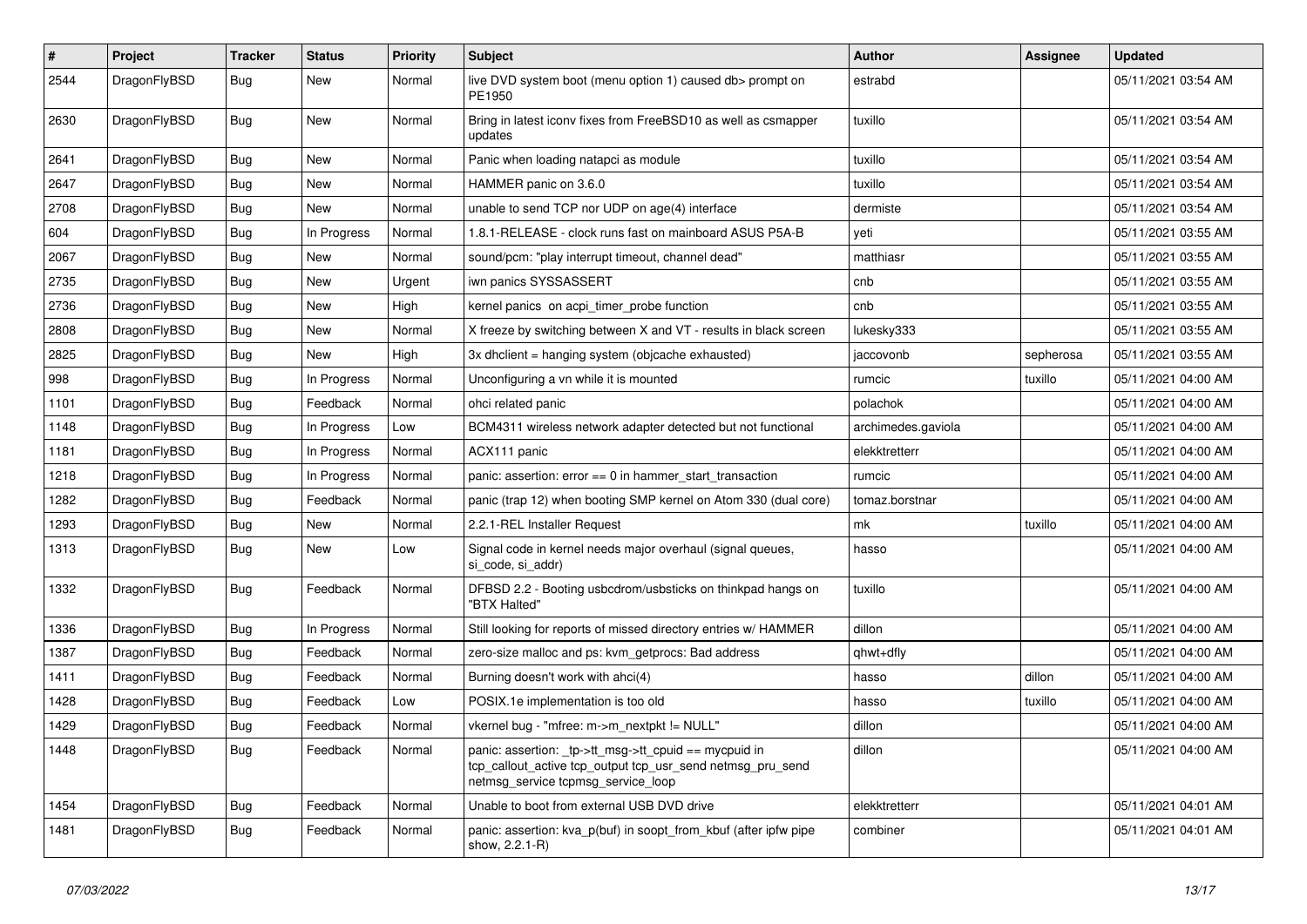| $\pmb{\#}$ | Project      | <b>Tracker</b> | <b>Status</b> | <b>Priority</b> | Subject                                                                                                              | <b>Author</b> | Assignee  | <b>Updated</b>      |
|------------|--------------|----------------|---------------|-----------------|----------------------------------------------------------------------------------------------------------------------|---------------|-----------|---------------------|
| 1486       | DragonFlyBSD | Bug            | Feedback      | Normal          | Interrupt storm related to SATA DVD device                                                                           | hasso         |           | 05/11/2021 04:01 AM |
| 1577       | DragonFlyBSD | <b>Bug</b>     | Feedback      | Normal          | panic: assertion: leaf->base.obj_id == ip->obj_id in<br>hammer_ip_delete_range                                       | qhwt+dfly     |           | 05/11/2021 04:01 AM |
| 168        | DragonFlyBSD | Bug            | In Progress   | Normal          | Livelocked limit engaged while trying to setup IPW wireless                                                          | mschacht      | sepherosa | 05/11/2021 04:05 AM |
| 1591       | DragonFlyBSD | <b>Bug</b>     | Feedback      | Normal          | Lenovo X301 hangs with AHCI Driver CMD TIMEOUT<br>STS=d0 <bsy></bsy>                                                 | eocallaghan   |           | 05/11/2021 04:05 AM |
| 1613       | DragonFlyBSD | Bug            | Feedback      | Normal          | USB Keyboard not working on master                                                                                   | elekktretterr |           | 05/11/2021 04:05 AM |
| 1618       | DragonFlyBSD | <b>Bug</b>     | Feedback      | Normal          | collision for 'struct pmap' when using RPC and <sys user.h=""></sys>                                                 | carenas       |           | 05/11/2021 04:05 AM |
| 1717       | DragonFlyBSD | <b>Bug</b>     | Feedback      | Normal          | HAMMER panic in hammer_cursor_down()                                                                                 | josepht1      |           | 05/11/2021 04:05 AM |
| 1744       | DragonFlyBSD | Bug            | In Progress   | Normal          | HAMMER fsstress panic in hammer_setup_child_callback                                                                 | vsrinivas     |           | 05/11/2021 04:05 AM |
| 1745       | DragonFlyBSD | <b>Bug</b>     | Feedback      | Normal          | kmalloc panic                                                                                                        | josepht       |           | 05/11/2021 04:05 AM |
| 1749       | DragonFlyBSD | Bug            | In Progress   | Normal          | HAMMER fsstress panic in hammer_flush_inode_core<br>'ip->flush_state != HAMMER_FST_FLUSH'                            | vsrinivas     |           | 05/11/2021 04:06 AM |
| 2013       | DragonFlyBSD | <b>Bug</b>     | In Progress   | Normal          | oversized DMA request loop                                                                                           | josepht       |           | 05/11/2021 04:06 AM |
| 2631       | DragonFlyBSD | <b>Bug</b>     | In Progress   | Low             | Verify library versioning current with full package build and switch it<br>on (after publishing packages)            | tuxillo       |           | 05/11/2021 04:06 AM |
| 2636       | DragonFlyBSD | Bug            | Feedback      | Low             | Add -x flag to iostat (a la solaris)                                                                                 | tuxillo       |           | 05/11/2021 04:07 AM |
| 2638       | DragonFlyBSD | <b>Bug</b>     | Feedback      | High            | Fix machdep.pmap_mmu_optimize                                                                                        | tuxillo       |           | 05/11/2021 04:07 AM |
| 2675       | DragonFlyBSD | <b>Bug</b>     | <b>New</b>    | Low             | Ultimate N WiFi Link 5300 get iwn_intr: fatal firmware error on 5GHz                                                 | revuwa        |           | 05/11/2021 04:07 AM |
| 2828       | DragonFlyBSD | Bug            | <b>New</b>    | High            | On AMD APUs and Bulldozer CPUs, the machdep.cpu_idle_hlt<br>sysctl should be 3 by default                            | vadaszi       | vadaszi   | 05/11/2021 04:07 AM |
| 2852       | DragonFlyBSD | <b>Bug</b>     | New           | Normal          | Hammer File System - hangs on undo during system boot / mount -<br>will not recover on DragonFlyBSD newer than 3.6.0 | abale         |           | 05/11/2021 04:07 AM |
| 1192       | DragonFlyBSD | Submit         | New           | Normal          | KKASSERTs in sys/kern/uipc_{msg,socket}.c are too strict                                                             | rumcic        |           | 05/11/2021 04:07 AM |
| 2717       | DragonFlyBSD | Submit         | Feedback      | Normal          | Out of range numeric handling                                                                                        | dclink        | tuxillo   | 05/11/2021 04:08 AM |
| 2721       | DragonFlyBSD | Submit         | Feedback      | Low             | Some few zalloc calls to objcache ones replacements                                                                  | dclink        | tuxillo   | 05/11/2021 04:08 AM |
| 2921       | DragonFlyBSD | Submit         | <b>New</b>    | Normal          | Allow moused to accept userland mouse events                                                                         | tautolog      |           | 05/11/2021 04:08 AM |
| 2414       | DragonFlyBSD | Bug            | In Progress   | Normal          | Lenovo S10 acpi freeze (not new)                                                                                     | davshao       |           | 05/11/2021 04:13 AM |
| 3089       | DragonFlyBSD | <b>Bug</b>     | In Progress   | Normal          | vtnet(4) - disable TCP checksum offload by default                                                                   | jlane         | vadaszi   | 05/11/2021 04:14 AM |
| 3101       | DragonFlyBSD | <b>Bug</b>     | New           | Low             | PFI CGI install not working in dragonflybsd 5.0.1 USB install                                                        | bnegre82      |           | 05/11/2021 04:14 AM |
| 3113       | DragonFlyBSD | <b>Bug</b>     | In Progress   | Urgent          | Booting vKernel fails due being out of swap space                                                                    | tcullen       |           | 05/11/2021 04:14 AM |
| 2917       | DragonFlyBSD | <b>Bug</b>     | New           | Normal          | da8: reading primary partition table: error accessing offset<br>000000000000 for 512                                 | liweitianux   |           | 05/11/2021 08:43 PM |
| 3269       | DragonFlyBSD | <b>Bug</b>     | In Progress   | Normal          | Is double-buffer'd buf still required by HAMMER2?                                                                    | tkusumi       |           | 05/12/2021 04:09 PM |
| 2806       | DragonFlyBSD | <b>Bug</b>     | New           | Normal          | failed to configure a link-local address on ath $0$ (errno = 22)                                                     | Chingyuan     |           | 05/25/2021 01:00 AM |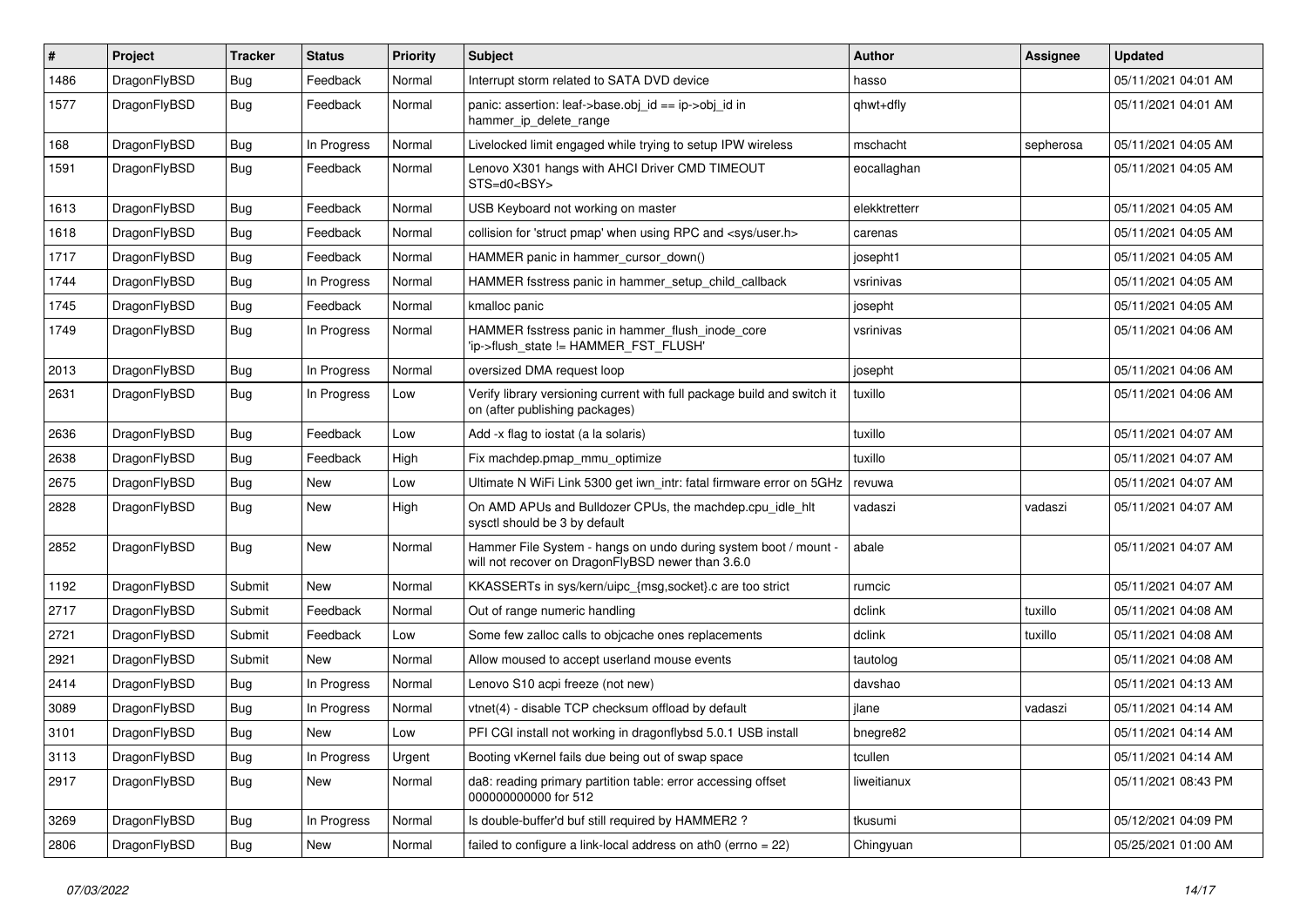| #    | Project      | <b>Tracker</b> | <b>Status</b> | <b>Priority</b> | Subject                                                                                                   | <b>Author</b>    | Assignee | <b>Updated</b>      |
|------|--------------|----------------|---------------|-----------------|-----------------------------------------------------------------------------------------------------------|------------------|----------|---------------------|
| 3281 | DragonFlyBSD | <b>Bug</b>     | New           | Normal          | Crash after leaving unattended for a while                                                                | bhaible          |          | 07/10/2021 03:32 AM |
| 3284 | DragonFlyBSD | <b>Bug</b>     | New           | Normal          | Wrong towlower() result for U+038A                                                                        | bhaible          |          | 07/10/2021 03:34 AM |
| 3283 | DragonFlyBSD | <b>Bug</b>     | New           | Normal          | mknodat() cannot create FIFOs                                                                             | bhaible          |          | 07/10/2021 03:34 AM |
| 3282 | DragonFlyBSD | <b>Bug</b>     | New           | Normal          | unexpected errno value from fopen()                                                                       | bhaible          |          | 07/10/2021 03:34 AM |
| 3280 | DragonFlyBSD | <b>Bug</b>     | New           | Normal          | KMS console and i915(4) not working in 6.0                                                                | cmusser          |          | 07/10/2021 03:35 AM |
| 3276 | DragonFlyBSD | Submit         | New           | Normal          | Add option controlling whether gpt expand expands the last partition<br>(needs testing)                   | falsifian        |          | 07/10/2021 03:35 AM |
| 3278 | DragonFlyBSD | <b>Bug</b>     | New           | Normal          | Second screen image is distorted                                                                          | arcade@b1t.name  |          | 07/10/2021 03:36 AM |
| 3189 | DragonFlyBSD | Bug            | New           | Normal          | Allow DragonFly Mail Agent to accept an alternate config via<br>command line switch                       | iang             |          | 08/16/2021 12:42 AM |
| 3031 | DragonFlyBSD | Submit         | In Progress   | Normal          | Update drm/radeon to Linux 4.7.10 as much as possible                                                     | davshao          | ftigeot  | 08/19/2021 12:33 PM |
| 3145 | DragonFlyBSD | Submit         | In Progress   | Normal          | Update libelf to FreeBSD 12 current and build as base library usable<br>by ports                          | davshao          | tuxillo  | 08/20/2021 03:58 PM |
| 3201 | DragonFlyBSD | Submit         | New           | Normal          | Fixes make search display                                                                                 | htse             |          | 08/20/2021 04:02 PM |
| 1398 | DragonFlyBSD | Submit         | In Progress   | Normal          | hdestroy(3) restricts hash key to point to malloc'ed space                                                | Anonymous        |          | 08/20/2021 04:06 PM |
| 3298 | DragonFlyBSD | Bug            | New           | Normal          | Running "w" and having logged in via XDM through VNC, "w" prints<br>an extra error message                | piecuch          |          | 10/25/2021 09:16 AM |
| 3302 | DragonFlyBSD | <b>Bug</b>     | New           | Normal          | Will not boot on System76 Lemur Pro (lemp10)                                                              | piecuch          |          | 11/03/2021 10:21 AM |
| 3295 | DragonFlyBSD | <b>Bug</b>     | In Progress   | Normal          | Adapt devel/libvirt for nvmm                                                                              | tuxillo          | tuxillo  | 11/03/2021 04:56 PM |
| 3299 | DragonFlyBSD | <b>Bug</b>     | In Progress   | Normal          | DragonFlyBSD reports utterly wrong uptime (most of the time, right<br>after booting in)                   | adrian           |          | 11/11/2021 01:43 PM |
| 2797 | DragonFlyBSD | Bug            | In Progress   | Low             | vkernels with & without machdep.pmap mmu optimize                                                         | vellowrabbit2010 |          | 11/27/2021 08:06 AM |
| 2644 | DragonFlyBSD | <b>Bug</b>     | Feedback      | Normal          | 3.6.0-REL trap 9 on boot                                                                                  | memmerto         |          | 11/27/2021 08:08 AM |
| 2459 | DragonFlyBSD | <b>Bug</b>     | Feedback      | Normal          | apic problems with HP Probook 4510s                                                                       | thowe            |          | 11/27/2021 08:22 AM |
| 1718 | DragonFlyBSD | <b>Bug</b>     | Feedback      | Normal          | IDE disk drive not detected by x86_64 2.6.1 Live CD                                                       | bcox             |          | 11/27/2021 08:25 AM |
| 1661 | DragonFlyBSD | <b>Bug</b>     | In Progress   | Normal          | panic on password entry mount smb filesystem                                                              | vsrinivas        |          | 11/27/2021 08:29 AM |
| 1559 | DragonFlyBSD | <b>Bug</b>     | New           | Normal          | kernel trap                                                                                               | phma             |          | 11/27/2021 08:43 AM |
| 1819 | DragonFlyBSD | <b>Bug</b>     | In Progress   | Low             | truss - Major revamping task list                                                                         | tuxillo          | tuxillo  | 11/27/2021 08:45 AM |
| 1947 | DragonFlyBSD | <b>Bug</b>     | <b>New</b>    | Low             | GA-880GM-UD2H (rev. 1.3) AHCI fails to detect disks at the end of<br>the RAID controller                  | eocallaghan      |          | 11/27/2021 08:46 AM |
| 3301 | DragonFlyBSD | Bug            | New           | Normal          | Gkrellm from the packages is not showing logged in users in main<br>window, logged in users always $== 0$ | adrian           |          | 01/08/2022 04:24 AM |
| 3300 | DragonFlyBSD | <b>Bug</b>     | New           | Normal          | Running Xvnc from TigerVNC package through the INETD daemon<br>in TCP WAIT mode fails hard                | adrian           |          | 01/08/2022 04:25 AM |
| 3310 | DragonFlyBSD | <b>Bug</b>     | In Progress   | Normal          | NVMM+QEMU fail to boot with UEFI: Mem Assist Failed<br>[gpa=0xfffffff0]                                   | liweitianux      |          | 01/11/2022 03:22 PM |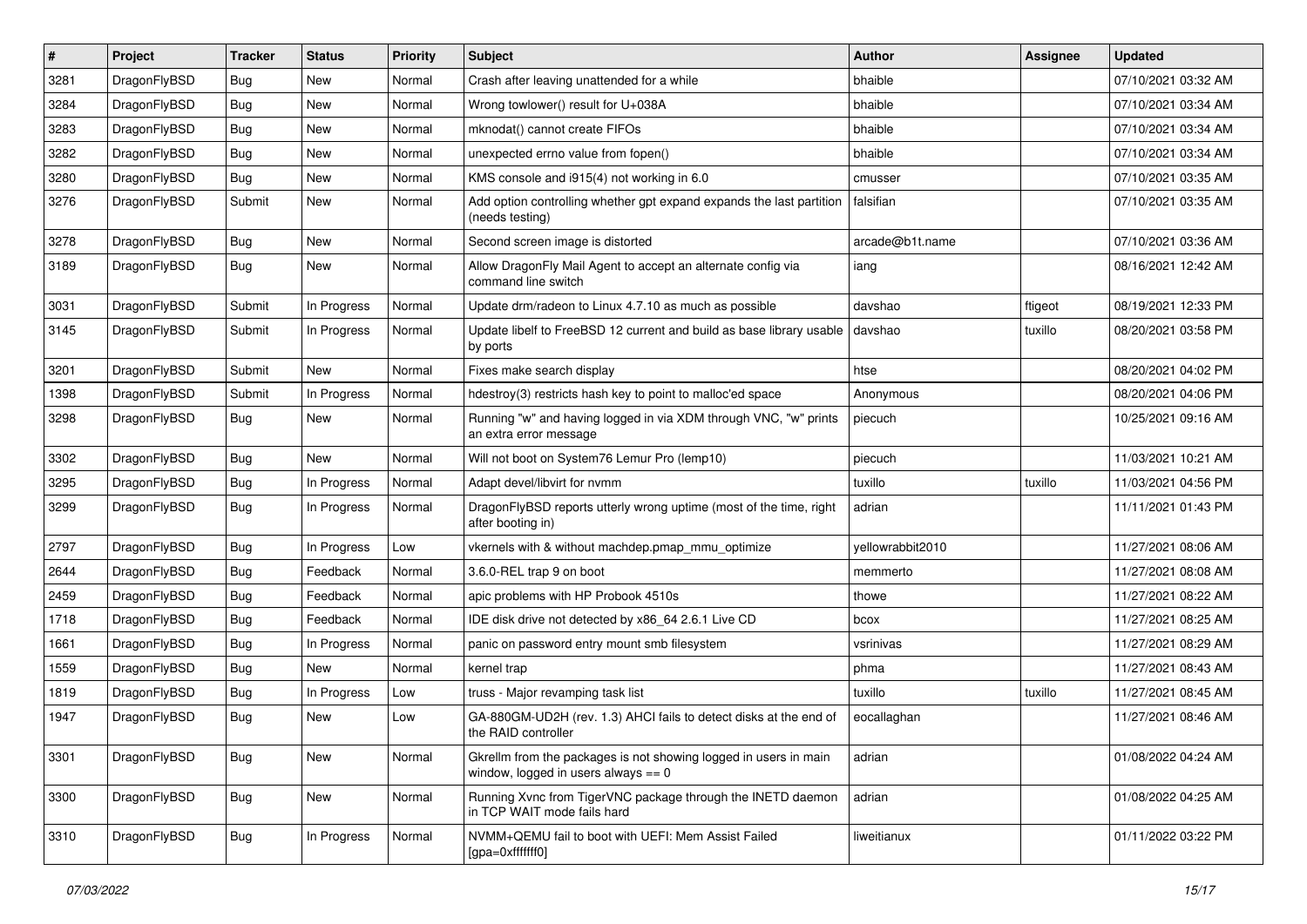| $\sharp$ | Project      | <b>Tracker</b> | <b>Status</b> | <b>Priority</b> | Subject                                                                                    | <b>Author</b>    | Assignee | <b>Updated</b>      |
|----------|--------------|----------------|---------------|-----------------|--------------------------------------------------------------------------------------------|------------------|----------|---------------------|
| 3311     | DragonFlyBSD | Bug            | New           | Low             | TrueCrypt support may cause kernel crash                                                   | arcade@b1t.name  |          | 04/29/2022 06:19 AM |
| 2585     | DragonFlyBSD | Bug            | New           | Normal          | Dfly 3.4.3 on ESXi 5.1, HP Smart Array P410 passthrough<br>recognised, but not functioning | yggdrasil        | swildner | 05/09/2022 08:14 AM |
| 3029     | DragonFlyBSD | Bug            | New           | Normal          | Running DflyBSD 4.8 on FreeBSD bhyve as a guest                                            | iron             |          | 05/13/2022 04:33 AM |
| 1397     | DragonFlyBSD | Bug            | Feedback      | Normal          | jobs -I output inconsistency when called from script                                       | Anonymous        | tuxillo  | 05/15/2022 05:07 AM |
| 1593     | DragonFlyBSD | Bug            | Feedback      | Normal          | panic: assertion: $ccb = ap$ ap- $\geq$ err $ccb$ in ahci put err $ccb$                    | ftigeot          | ftigeot  | 05/15/2022 05:09 AM |
| 1727     | DragonFlyBSD | Bug            | Feedback      | Normal          | CD boot panic (2.6.1) (usb?)                                                               | kiril            |          | 05/15/2022 05:10 AM |
| 1700     | DragonFlyBSD | Submit         | In Progress   | Normal          | skip boot2 menu on <enter></enter>                                                         | Johannes.Hofmann | tuxillo  | 05/15/2022 08:35 AM |
| 1774     | DragonFlyBSD | Bug            | New           | Normal          | New IP header cleanup branch available for testing                                         | dillon           |          | 05/15/2022 10:59 AM |
| 1826     | DragonFlyBSD | Bug            | <b>New</b>    | Normal          | panic during boot: assertion so->so_port  in tcp_input                                     | ftigeot          |          | 05/15/2022 11:05 AM |
| 1769     | DragonFlyBSD | Bug            | New           | Normal          | panic: assertion: _tp->tt_msg->tt_cpuid == mycpuid in<br>tcp_callout_active                | pavalos          | sjg      | 05/15/2022 11:07 AM |
| 1836     | DragonFlyBSD | Bug            | <b>New</b>    | Normal          | Incorrect TCP checksum show up in tcpdump                                                  | robgar1          |          | 05/15/2022 11:22 AM |
| 1818     | DragonFlyBSD | Bug            | New           | Normal          | panic: Bad tailg NEXT (kqueue issue ?)                                                     | ftigeot          |          | 05/15/2022 11:40 AM |
| 1877     | DragonFlyBSD | Bug            | New           | Normal          | Freeze during 1st hammer cleanup after new install                                         | elekktretterr    |          | 05/15/2022 11:43 AM |
| 3312     | DragonFlyBSD | Submit         | <b>New</b>    | Normal          | hammer2: redundant chain modify after chain creation                                       | tkusumi          |          | 05/15/2022 01:35 PM |
| 1899     | DragonFlyBSD | Bug            | New           | Normal          | Keyboard doesn't work                                                                      | fransm           |          | 05/15/2022 03:32 PM |
| 3314     | DragonFlyBSD | Bug            | <b>New</b>    | Normal          | Bring virtio_console(4) from FreeBSD                                                       | tuxillo          | tuxillo  | 05/29/2022 08:24 AM |
| 1942     | DragonFlyBSD | Bug            | New           | Normal          | locking against myself in getcacheblk()?                                                   | qhwt.dfly        |          | 05/31/2022 02:15 PM |
| 1982     | DragonFlyBSD | Bug            | New           | Low             | There is no linuxulator on x86-64                                                          | herrgard         |          | 05/31/2022 02:25 PM |
| 243      | DragonFlyBSD | Bug            | Feedback      | Normal          | weird behavior in the shell                                                                | swildner         |          | 05/31/2022 02:51 PM |
| 1975     | DragonFlyBSD | Bug            | New           | Normal          | Applications seg fault in select() and poll()                                              | rumcic           |          | 05/31/2022 02:58 PM |
| 2042     | DragonFlyBSD | Bug            | New           | Normal          | kernel panic, when run boot0cfg                                                            | sepherosa        |          | 05/31/2022 03:01 PM |
| 1876     | DragonFlyBSD | Bug            | New           | Normal          | devfs in jail + logging out from console(ttyv1+) -> panic                                  | qhwt.dfly        | tuxillo  | 05/31/2022 03:24 PM |
| 2122     | DragonFlyBSD | Submit         | <b>New</b>    | Normal          | [Review] Fixes to the VFS layer                                                            | ftigeot          |          | 05/31/2022 03:25 PM |
| 2495     | DragonFlyBSD | Bug            | New           | High            | DFBSD v3.3.0.960.g553fe7 - ocnt != 0" failed in<br>prop object release                     | tuxillo          |          | 05/31/2022 04:08 PM |
| 2498     | DragonFlyBSD | Bug            | New           | Normal          | DFBSD v3.2.2-RELEASE - LIST FIRST(&bp->b dep) == NULL"<br>failed in vfs_vmio_release       | tuxillo          |          | 05/31/2022 04:09 PM |
| 3313     | DragonFlyBSD | <b>Bug</b>     | New           | Normal          | Can't boot from my live USB at all. The kernel loading process<br>hangs.                   | rempas           |          | 06/03/2022 12:16 AM |
| 3028     | DragonFlyBSD | <b>Bug</b>     | In Progress   | Normal          | installer: confusion of set/get disk encryption passphrase dialogs                         | liweitianux      | tuxillo  | 06/03/2022 05:13 PM |
| 3160     | DragonFlyBSD | Submit         | In Progress   | Normal          | State the implementation difference in pkill/pgrep manual                                  | sevan            | tuxillo  | 06/03/2022 05:15 PM |
| 2360     | DragonFlyBSD | <b>Bug</b>     | In Progress   | Normal          | Wishlist: virtio driver import                                                             | vsrinivas        |          | 06/04/2022 04:16 AM |
| 1831     | DragonFlyBSD | Bug            | Feedback      | High            | HAMMER "malloc limit exceeded" panic                                                       | eocallaghan      | dillon   | 06/04/2022 04:38 AM |